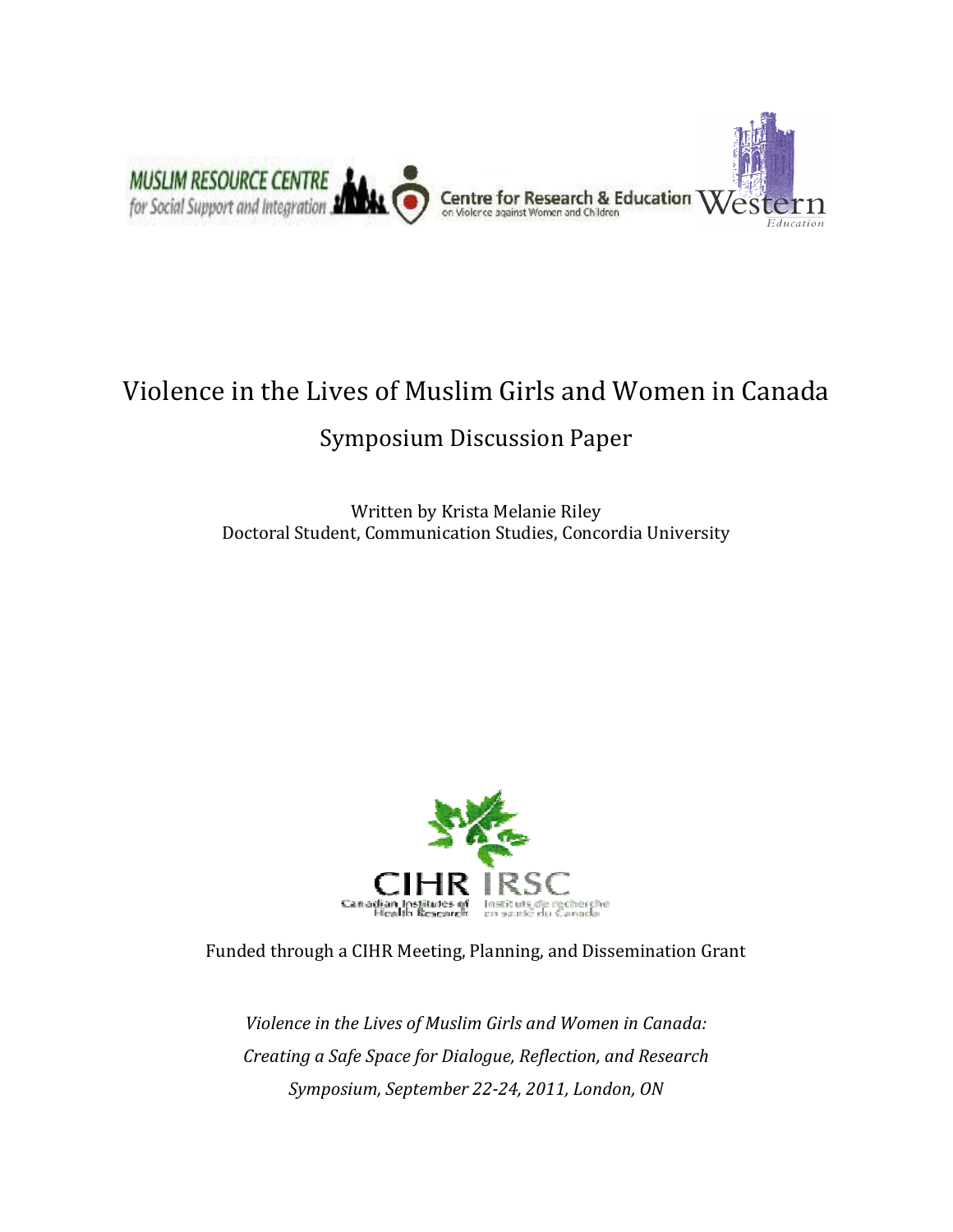# **Violence in the Lives of Muslim Girls and Women in Canada**

The kinds of violence that Muslim girls and women may face – whether in Canada or elsewhere – are often portrayed in Western media with images of honour killings, forced veiling, and other forms of violence committed by their male family and community members. Islam (usually mediated through images of aggressive Muslim men) comes to be seen as violent and oppressive, especially to girls, who face imminent risk of "death by culture," whether because of domestic violence or even the supposed dangers of headscarves in sporting events (Zine, 2009b). Although religion can indeed be used to justify violence, the multiple other forms of violence that Muslim girls and women in Canada face indicate that to understand the violence in their lives in meaningful ways calls for an analysis that goes beyond only looking at Islam and at Muslims. In other words, given the violence that Muslim girls and women face based on racism, Islamophobia, poverty, and other factors, it would be both inaccurate and inadequate to confine an analysis of the sites and forms of this violence only to Islam or to Muslim cultures.

 This paper represents an attempt to look at some of the sources of violence in the lives of Muslim girls and women in Canada, using an analysis of interlocking forms of oppression, and taking into account violence based on race, gender, religion, class, disability, sexual orientation, immigration status, and other issues. Based on a survey of relevant literature related to Muslim communities, and to racialised and immigrant communities that face similar forms of violence, this research attempts to identify some of the main sites of violence that Muslim girls and women face, including families, ethnocultural communities, the wider Canadian society, schools, the healthcare system, the immigration system, and the workforce. The paper will conclude with a look at some of the proposed responses to this violence, as well as possible directions for future research.

#### **Background: Muslim Women in Canada**

The 2006 census showed that there were 842 200 Muslims living in Canada (Adams, 2007, p. 6). The majority of these live in Ontario; together, Ontario, Quebec, British Columbia, and Alberta are home to 98% of Canada's Muslim population, with nearly all of this population located in and around urban centres, primarily in the Toronto and Montreal areas, but also in Vancouver, Ottawa, and Calgary (Hamdani, 2004, pp. 2-3). Muslims are present, in smaller numbers, in all other provinces of the country as well. The majority of Muslims in Canada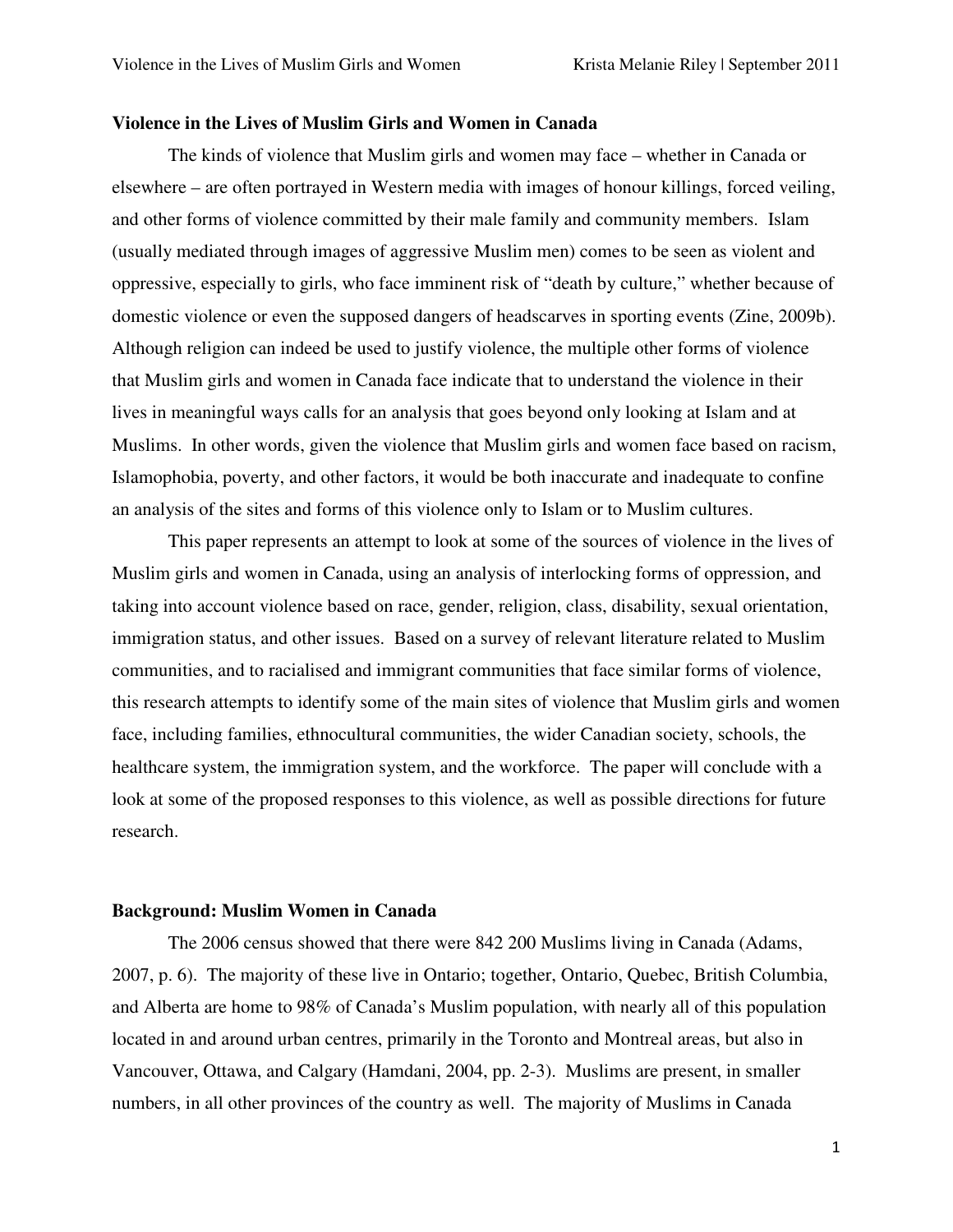identify as South Asian, or as Middle Eastern, West Asian, or North African (Hamdani, 2004, p. 4). The countries of origin of Canada's Muslims varies significantly across regions: in Ontario, the main countries of birth of the Muslim population are Pakistan, Canada, Somalia and Bangladesh; in Quebec, they are Morocco, Algeria, and other African countries; and in western Canada, the Muslim populations come primarily from Iran, Canada, and Afghanistan (Adams, 2007, p. 8). A number of other countries of origin, from all areas of the world, are also represented among Canada's Muslims; according to one estimate, "Muslims in Canada originate from more than eighty-five nations and comprise dozens of ethno-racial and linguistic groups" (Moghissi, Rahnema & Goodman, 2009, p. 84). A survey conducted in 2007 found that the mean age of Muslims in Canada is 36.8 years (compared to 46.9 years for the general population), and that Canadian Muslims, both male and female, are more likely than the overall population to have completed one or more university degrees (Adams, 2007, pp. 11-12).

The statistics mentioned above give some sense of who Canada's Muslims are, where they are from, and where they live; even in this limited depiction of Canada's Muslim population, it is evident that there is a high degree of diversity among Muslims in Canada. It follows that to define the category of "Muslim girls and women" on which this paper is focused is not a straightforward task, and perhaps even less so in a diasporic context where Islam is often racialised, and functions as more than simply a religious identity. As Hojabri has remarked with regards to her own research, "It is crucial to note that for all these women, whether or not they consider themselves Muslims, practicing Muslims or not Muslims at all, Islamic identity came into play particularly, and sometimes solely, in connection and interaction with the larger society" (quoted in Dossa, 2009, p. 148). In other words, the diasporic contexts where many Muslims in Canada find themselves, along with the suspicion that is often directed at communities and individuals seen as Muslim, strongly affects their relationships with the category of "Muslim." Indeed, as Sherene Razack (2008) has described, forms of race thinking that inscribe particular ideas about inherent civilizational clashes between Muslims and the West can construct the idea of "Muslim" as a racialised or ethnic designation, with individual religious affiliation not necessarily having much relevance for who is seen as "Muslim" and who is not. In such a climate, some people might actively take on the label despite not having any religious connection to it, and others who disavow it might still be seen as such from the outside and thus face similar challenges to those who embrace their Muslim identities. On the other hand,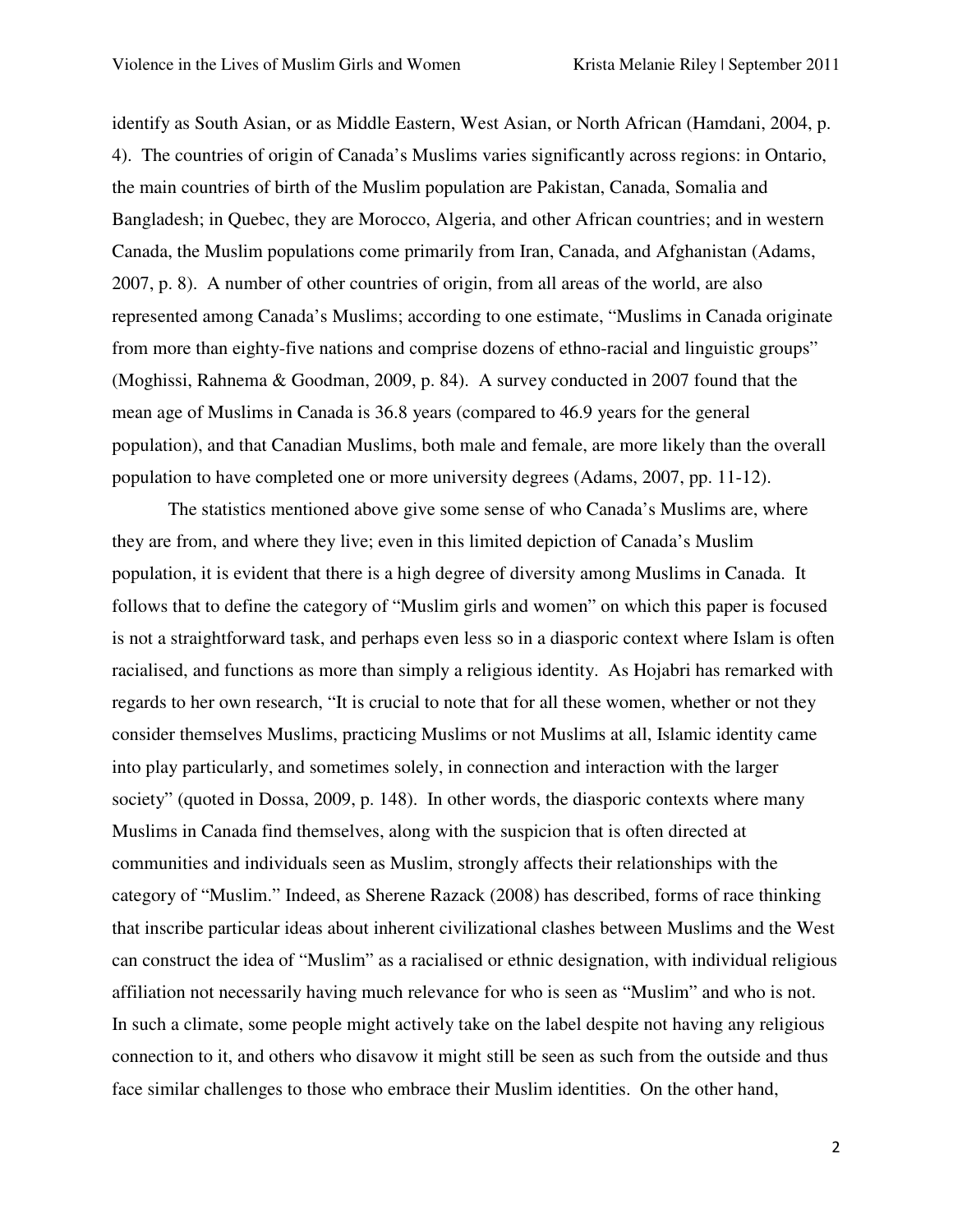Muslims who are white or of ethnic backgrounds less commonly associated with Islam may relate less to some of the cultural and racial identities associated with Muslims, and possibly with some of the challenges described in this paper, despite their personal identification with Islam. Widely varying experiences of immigration, sexual orientation, disability, economic status, and other factors further complicate the meaning of what it is to be a Muslim girl or woman.

All of this is to say that any attempt to talk about violence in the lives of Muslim girls and women in Canada requires an acknowledgement of the complexity of determining which issues are considered "Muslim issues," and which experiences are relevant. To focus too narrowly on only those forms of violence that can be directly traced to Islam or Muslim identity would erase the complexity of the forms of violence that Muslim women face. At the same time, a broad focus will necessarily exclude some people, and risks reinforcing certain stereotypes about who Muslims are, where they come from, and what their lives in Canada are like. This paper, therefore, will look not only at literature related to Muslims specifically, but also at literature related to, for example, experiences of immigration and racialisation, with an acknowledgement that none of this will capture fully the range of Muslim experiences in Canada. The intention here is to present a more nuanced picture of the multiple social locations of Muslims in Canada, and the diverse range of identities that, along with their Muslimness, have influence in their lives. Given this context, it should be emphasised that not all Muslim girls and women will see themselves reflected in all of the issues raised within this paper, and that there are many forms of violence that some Muslim girls and women may face that are not discussed here. With these considerations in mind, this paper presents an overview of some of the main forms and sites of violence that Muslim women and girls face, without collapsing the entire category of "Muslim girls and women" into one monolithic experience.

It is also important to acknowledge that, whatever the source of the violence that some Muslim girls and women may be facing, it should not be assumed that violence is the only reality for Muslim women. Although this paper seeks to expand the conventional stereotypes of Muslim women experiencing violence at the hands of Muslim men, the goal is not simply to replace one form of victimisation with another (or with multiple forms of victimisation instead of a single one), with the result of continuing to portray Muslim women only ever as people facing some form of violence, whether based on gender, race, or other factors. In other words, there is a risk here of overstating the predominance of violence in the Muslim experience and reifying the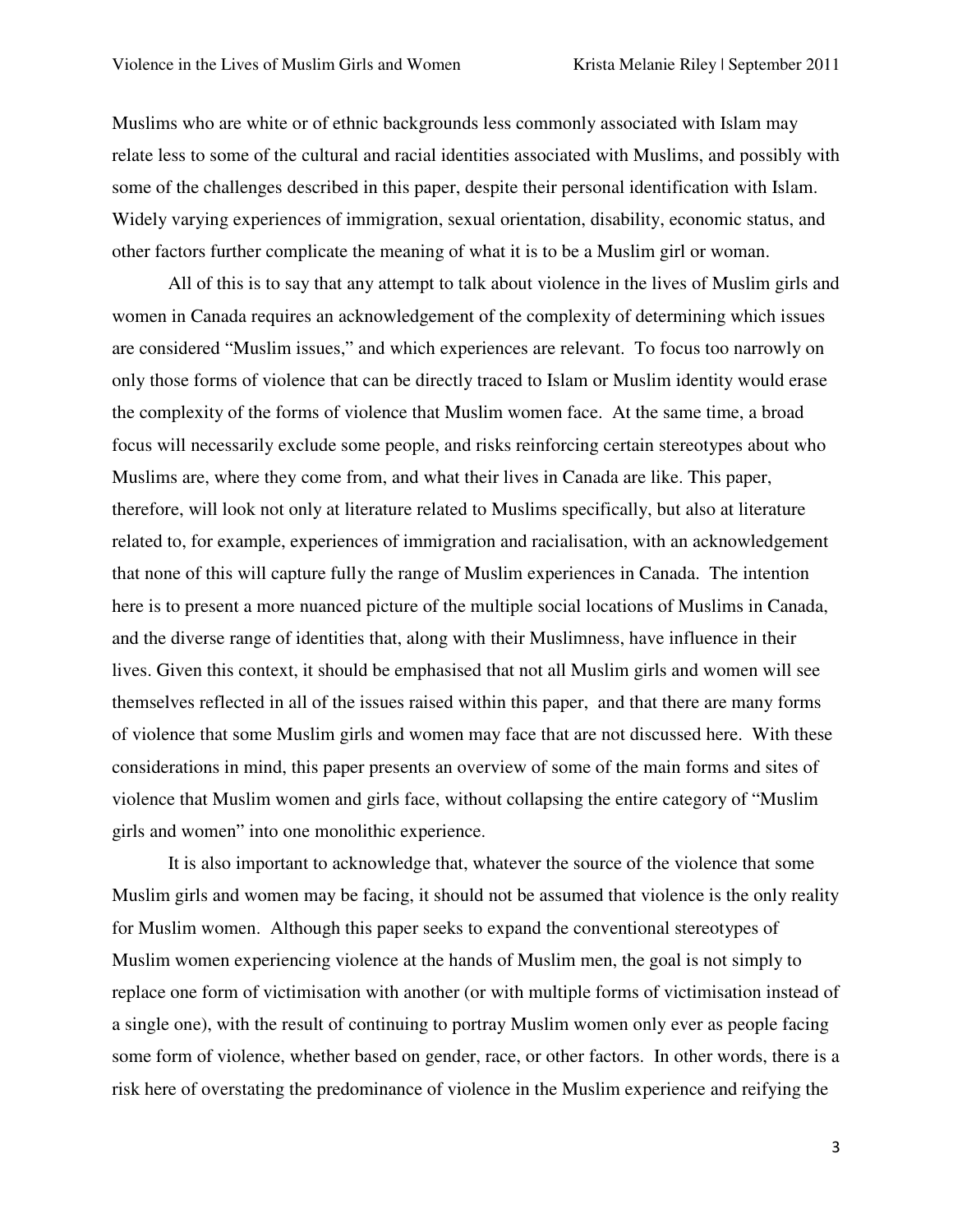monolithic image of Muslim women as victims; while the discussion here is indeed about violence in the lives of Muslim girls and women, it should not be assumed to be a comprehensive picture of any other aspects of these lives, and nor should it serve only to inspire new ways of thinking about how to save Muslim women. Moreover, it should not serve to paint Muslim women and girls as helpless in the face of the violence that they face; on the contrary, those facing violence often express agency and resistance in a number of ways.

#### **Defining Violence**

 It is important to clarify what is meant by "violence" in the context of this project. As Jiwani (2006) argues, common-sense definitions of violence often tend to ignore the structural and systemic forms of violence that operate in people's lives. As she explains,

Dictionary definitions of violence embrace its physical, psychological, and discursive dimensions and underline the use of force and the abuse of power inherent in all forms of violence. What they fail to capture are the levels at which violence occurs and the differential treatment of various kinds of violence. Violence occurs within intimate relationships, between peers, at the societal level, within institutions, and within and between states. (Jiwani, 2006, p. 7)

Jiwani proposes instead a definition of violence that "encompasses the spectrum of coercive, physical, and institutional power – in other words, it subsumes the very character, instruments, and goals of domination" (p. 4). Following this lead, this paper will consider violence not only from within an interpersonal context, or as solely physical aggression, but rather as something that is also embedded in structures and institutions. Such a definition allows us to understand violence against Muslim women and girls in ways that reflect the complexity of such forms of violence, which may span from interpersonal acts of gendered or racial violence to institutional violence within the immigration systems and the structural violence of poverty and economic marginalisation.

In addition to this, it is essential to acknowledge that there are always multiple systems of power at play simultaneously, not simply adding to each other, but also reinforcing and sustaining each other. Although these multiple factors are often captured through language of intersectionality, which acknowledges the presence of multiple identities and forms of violence existing simultaneously, Razack's (2005) use of the word "interlocking" instead puts the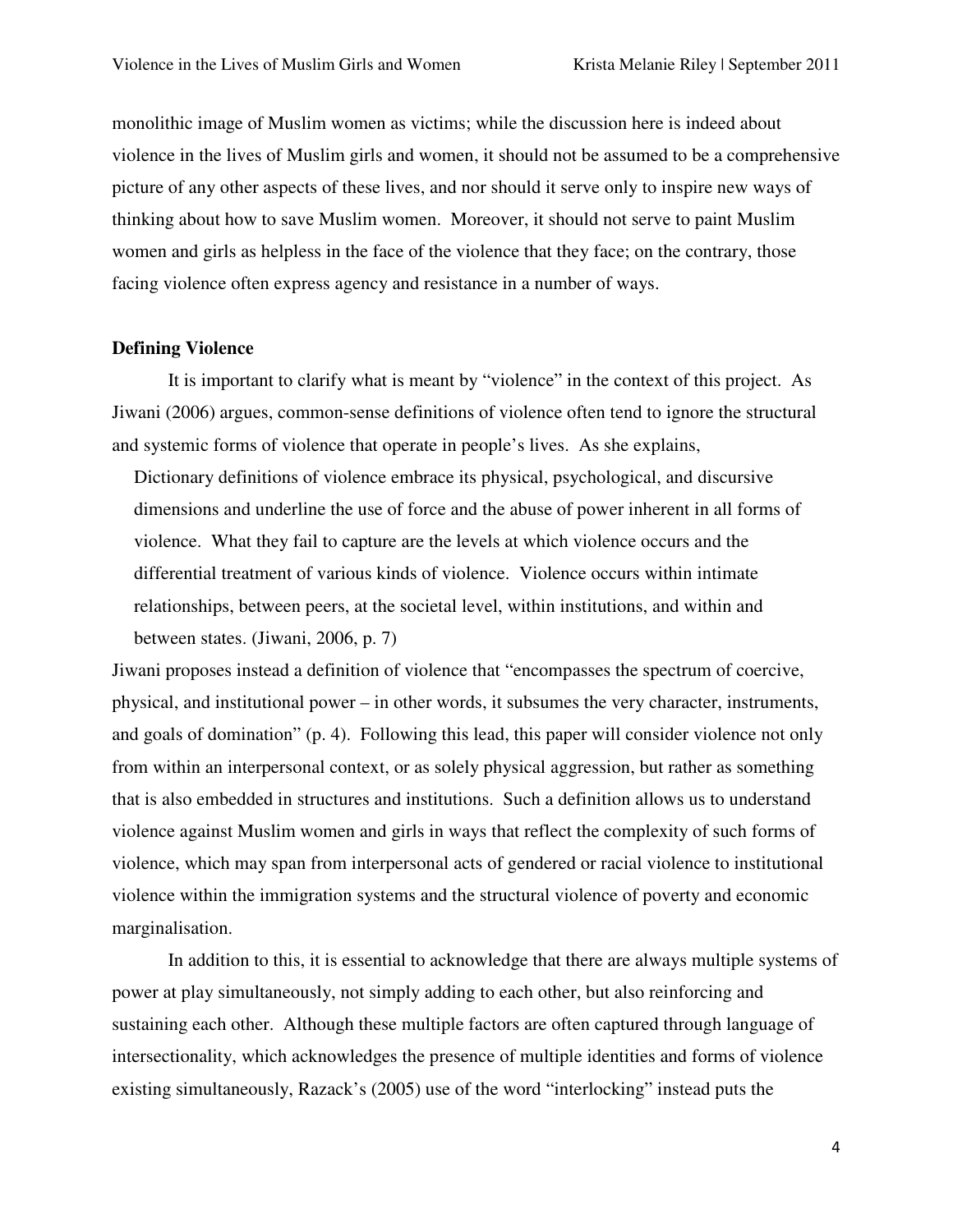emphasis on the ways that these systems do not simply cross paths but actually work together. She writes,

I use the word interlocking rather than intersecting to describe how the systems of oppression are connected. Intersecting remains a word that describes discrete systems whose paths cross. I suggest that the systems *are* each other and that they give content to each other. While one system (here it is white supremacy) provides the entry point for the discussion (language is after all successive), what is immediately evident as one pursues how white supremacy is embodied and enacted in the everyday is that individuals come to know themselves within masculinity and femininity… An interlocking approach requires that we keep several balls in the air at once, striving to overcome the successive process forced upon us by language and focusing on the ways in which bodies express social hierarchies of power. (p. 343)

In the context of this paper, "Muslim" as a category already contains multiple meanings, including religion, ethnicity, and race, and the focus on girls and women puts emphasis on the gendered dimensions of this identity. An interlocking analysis looks critically at the ways that these multiple facets of identity, along with others, come to exist together; more to the point, it looks at the ways that forms of oppression or violence based on race, gender, religion, and other factors work alongside and through each other, rather than simply happening to exist simultaneously but independently. The gendered nature of Islamophobia, in which Muslim women are commonly portrayed as oppressed because of their clothing, is one simple example of the ways that cultural racism and sexism build on one another. In this case, the two systems of oppression interlock, affecting Muslim women in ways that are distinct, both from the ways that Islamophobia affects men, and from the ways that sexism affects non-Muslim women, and therefore cannot simply be understood as additive, the sum of being a Muslim plus being a woman. Zine's (2009a) research on homelessness provides another illustrative example of the ways that multiple forms of oppression can interlock:

The service providers interviewed for this study affirmed that all of the issues related to housing and homelessness were experienced in a more pronounced way by women, particularly women already marginalized by race, poverty, and language barriers. Sexual harassment and abuse sometimes involved landlords taking advantage of single women. Women in Latin American and Muslim communities must therefore contend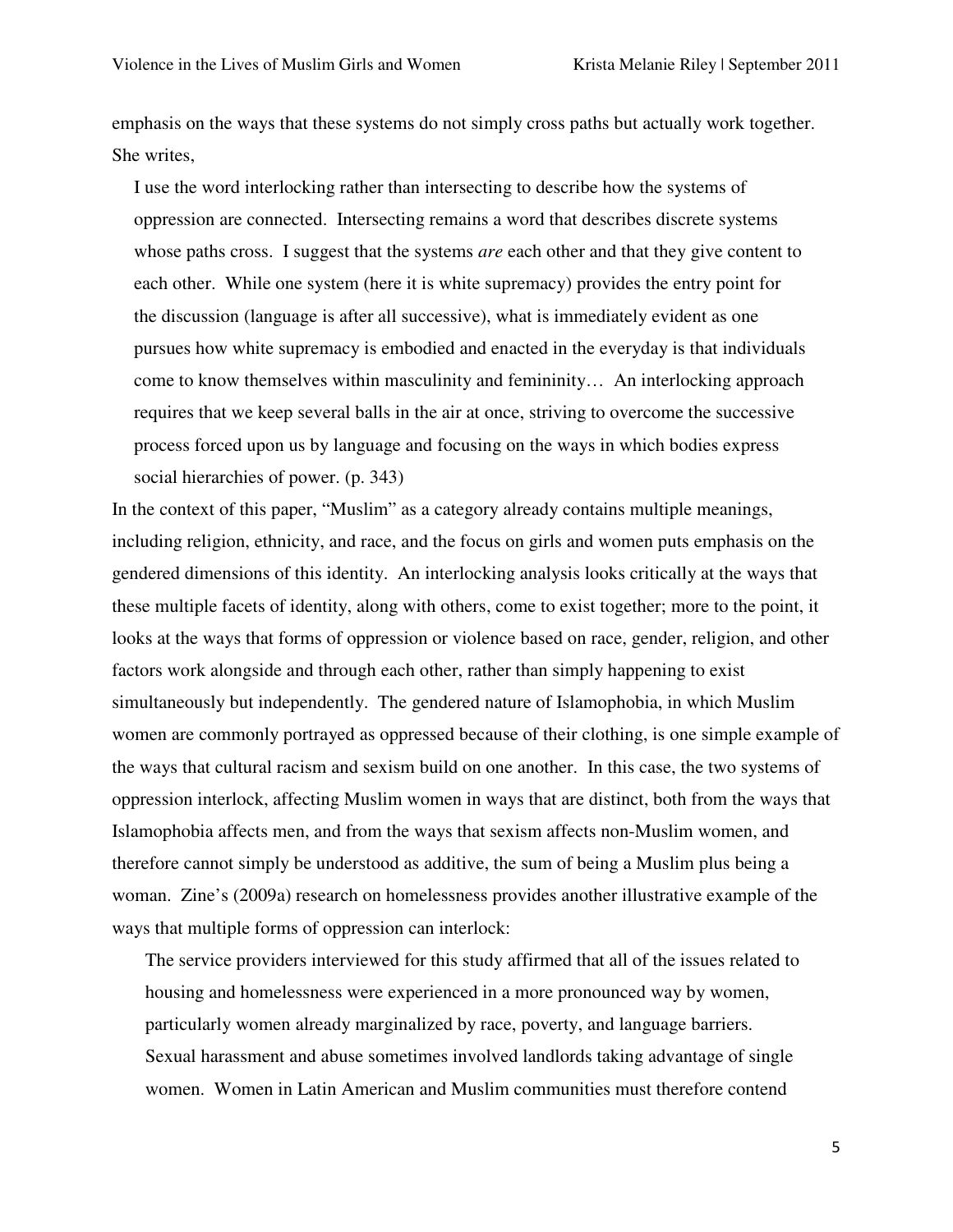with the barriers associated with their gender as well as other forms of social difference, such as race and class that lead to multiple marginalities. Meanwhile, single mothers

face multiple burdens as providers of shelter and support for families. (Zine, 2009a) An interlocking framework also allows us to take into account other factors – for example, sexual orientation, disability, or immigration status – without needing to identify which of these is "more" responsible for the violence facing any individual woman, acknowledging instead the ways that they all work together.

 What follows is a mapping of a number of sites in which Muslim women and girls may experience forms of violence based on gender, race, class, ability, immigration status, and other factors, at interpersonal and at wider systemic levels. While this examination cannot be said to be exhaustive, it identifies some of the ways that these forms of violence come together and enact themselves in the lives of Muslim women and girls.

# **Family and Religious and Cultural Communities**

 In talking about a community that is already commonly stereotyped as violent, it can be difficult to talk about violence from within the community without reinforcing such stereotypes. And yet, families and religious communities do represent sites of violence for some Muslim women and girls; the need here is not to ignore this reality, but to talk about it in ways that complicate ideas of Muslim communities as inherently violent and oppressive, with no attention to other systemic factors or to the possibilities for change and diversity within Muslim families and communities. Three points are relevant here before continuing: the first is that, as will be discussed in more detail in later sections of the paper, the violence that Muslim women might face comes not only from their Muslim families and communities, and the second is that even the violence that occurs within these communities cannot necessarily be attributed only to their Muslimness or to their culture. Finally, although the focus here is on Muslim families because of the topic of this research, this should not be taken as an indication that Muslim families are uniquely violent, or more violent than other communities.

 Haque (2010), for example, writes about how the murder of Aqsa Parvez, a teenager killed by her father in 2007, was overwhelmingly discussed in the media as "an outcome of her father's Muslim culture and religious values" (p. 88). Haque writes that the strongest counternarrative to this, expressed by some Muslim organisations and women's shelters, was that this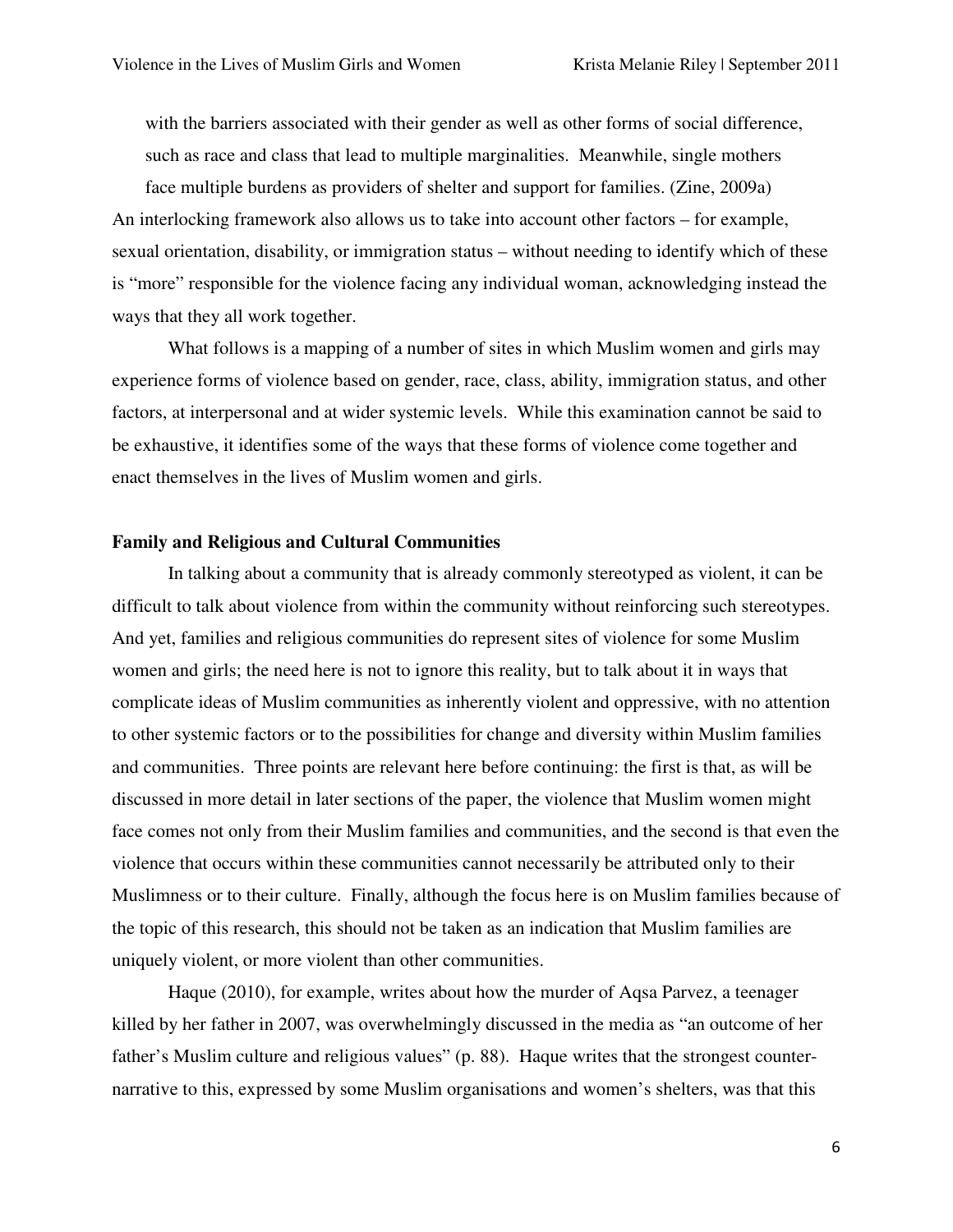was a case of domestic violence, an instance of gendered violence that is pervasive in any culture (pp. 88-89). Although she affirms the attractiveness of this counter-narrative (and, indeed, patriarchal violence *does* occur in all cultures), Haque complicates this further by drawing attention to the social location of Parvez's family in Canada, noting that it is essential not to allow the domestic violence paradigm to draw attention away from the racialised location of immigrant families in Canada, whose access to support services is limited and "deeply racialised," and who are experiencing additional stress based on economic constraints, as well as "language difficulty and the absence of extended family" (pp. 89-90). Similarly, Dossa (2009) argues that:

The popular view, perpetuated by the media, attributes domestic violence among immigrants to cultures brought from the 'uncivilized' world, but this is not the case… Immigrant women are especially at risk due to their social and economic vulnerability; they are at risk because of the lack of occupational opportunities, inaccessibility to

health care and social services, and the prevalence of racism and sexism. (p. 108) Dossa further explains that these factors are further compounded for women with disabilities, who may face increased isolation and lack of support from feminist and immigrant organisations. In a study conducted by Moghissi et al. (2009) with Muslims from four different ethnocultural communities in Canada, the researchers found that both women and men, in all four communities, "report increased tension [in their marital relationships] as compared with the tension they experienced in their countries of origin" (p. 67). Such familial tension, then, cannot only be a product of culture, but has to be considered in light of the family's other experiences. In other words, the violence that occurs in ways that are attributed to Islam or to "Muslim cultures," and the vulnerability of women and girls in Muslim families in Canada, needs to be understood alongside other racial and economic factors that affect families and make women more vulnerable.

 The "Muslim Wheel of Domestic Violence," designed by Dr. Sharifa Alkhateeb (and accessible online at http://www.lfcc.on.ca/muslim\_wheel\_of\_domestic\_violence.html), outlines some of the forms of violence and coercion that can happen in Muslim families. Based on a similar diagram developed for general cases of domestic violence, this wheel raises some of the specific ways that Islam may be used to justify domestic abuse. Among the forms of abuse it lists are manipulations of Qur'anic verses in order to justify physical violence against the wife or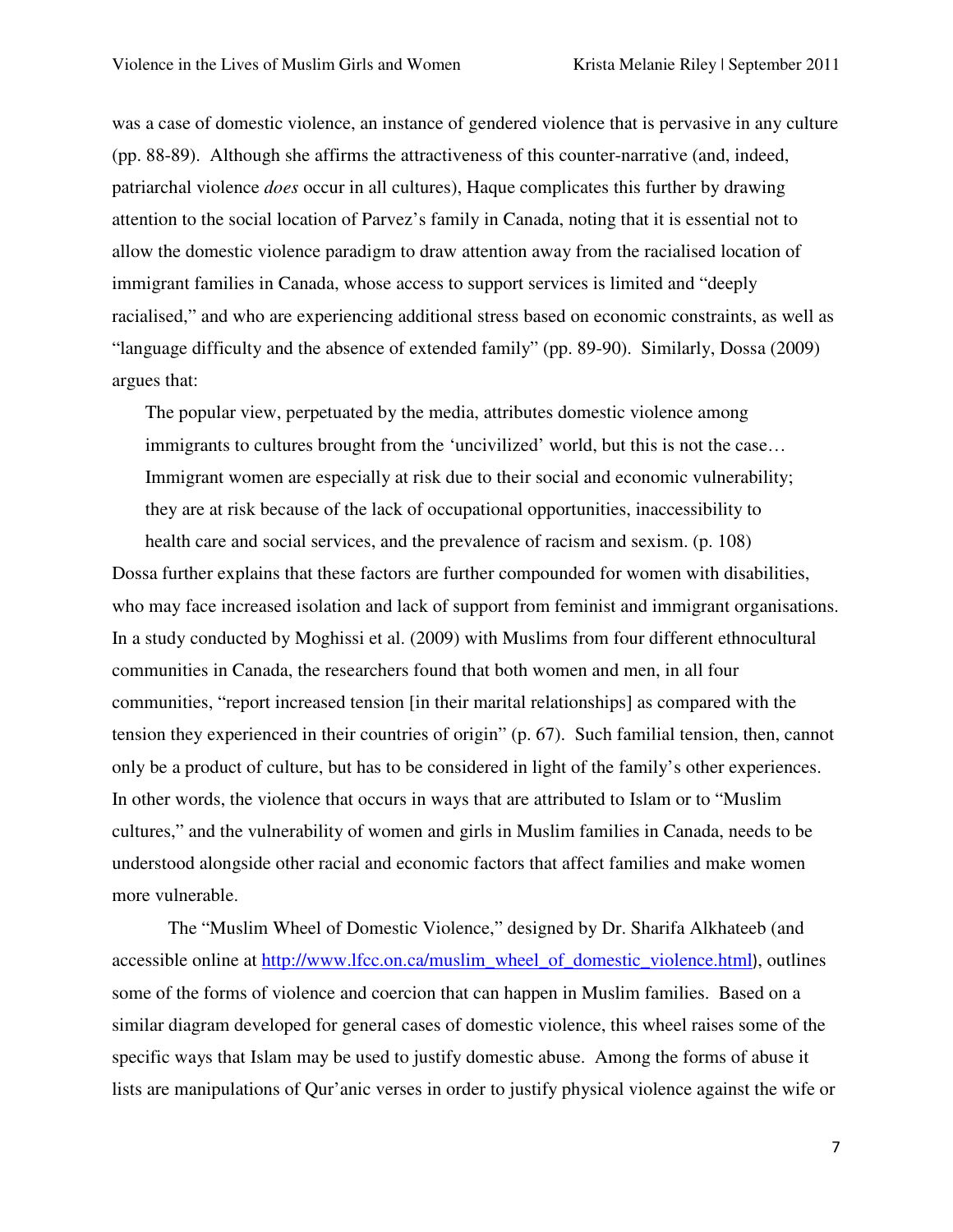a husband's control of his wife's every move through a claim to be her "guardian;" emotional abuse that calls into question her religious knowledge and piety; and claims that the husband has an Islamic "right" to abuse his wife and children, and that for the wife to report such abuse would be religiously unacceptable. The wheel also lists ways that women may be abused through denials of their religious rights, for example if their husbands take their earnings from them or violate their religious marriage contracts, demonstrating that what is at play in cases of religiously-motivated abuse is often a particularly selective and calculated interpretation of religious principles, and a denial of other religious rights (Alkhateeb).

Numerous scholars have taken up similar issues, perhaps most notably with relation to the Qur'anic verse 4:34, which is understood by many to attest to male superiority and to the right of husbands to beat their wives, although such interpretations are also fiercely contested (Barlas, 2002, pp. 186-189). Abou El Fadl (2001) points to the depiction of women by some religious leaders as "a walking, breathing bundle of *fitnah* [a source of chaos or temptation to evil]|" (p. 235), to illustrate the ways that portrayals of women as posing particular sexual temptations and threats serve to bar women from public life. Rigid adherence to interpretations of Islamic sources that result in devaluing women and even sanctioning physical violence against them are compounded in a context where Muslim communities see themselves as weak or under threat, and may be thus less willing to look inwards at internal problems:

Views on the status of women symbolically reflect the strength of Islamic identity in various Muslim contexts. Where Muslim identity is strong over against externally set colonialist standards, there is greater flexibility toward women's development and greater public acknowledgement of women's valuable contributions inside and outside of the family. When Muslim identity is weak in the face of external pressures, women are more closely guarded not only from perceived and real external threats but also from internal flexibility and change. Changes in the role and status of women seem to occur more within the context of a stable group identity. (Wadud, 2000, p. 3)

There is, however, significant potential for Muslims who wish to engage with Islamic texts in order to challenge patriarchal and otherwise oppressive conclusions that others have drawn; the work of scholars such as Barlas (2002) and Abou El Fadl (2001), among many others, demonstrates that religious sources may be read in ways that liberate and in fact advocate for women's rights and autonomy.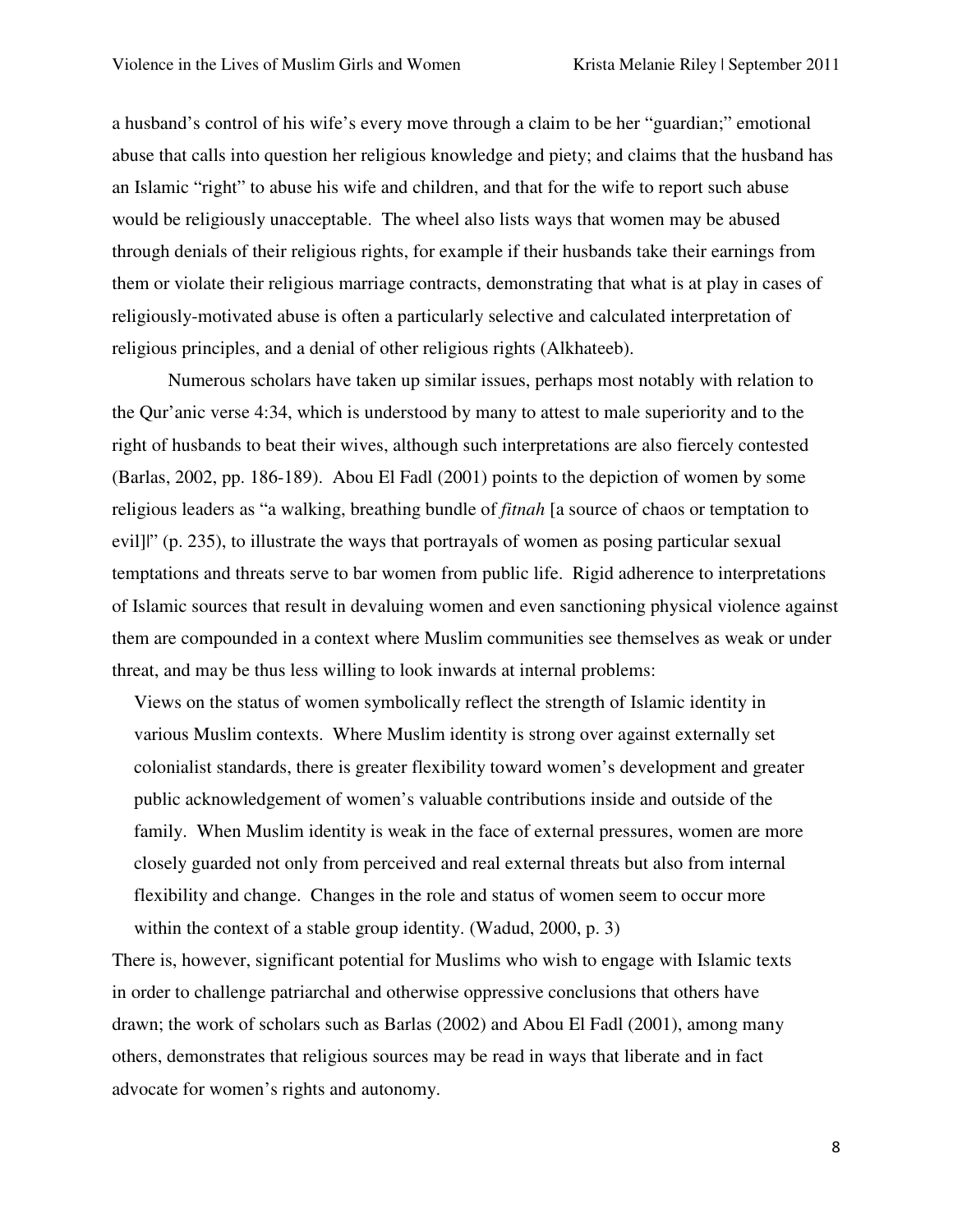Family conflicts within Muslim communities in Canada can also play out on the level of culture; Muslim youth in diasporic communities may face particular pressures from their families to adhere to certain norms of behaviour, which can be especially intense for girls. In their research with South Asian youth, Desai and Subramanian (2000) found that young South Asians in the Toronto area faced "significant pressure from their families to succeed academically and pursue professional careers, strict codes of behaviour around gender relationships and dating." They also spoke of the "double standards" that many of the youth discussed, where women and girls face greater pressures than their male counterparts to maintain traditions and to uphold certain standards of morality. Zine (2008) also points to "the discourse of the 'pious Muslim girl,' which constructs specific boundaries for culturally acceptable behaviour" (p. 206). At the same time, Desai and Subramanian (2000) maintain that "patriarchal dynamics within immigrant families must be understood in relation to racism and cultural hegemony," and that any positioning of South Asian culture as always and inherently oppressive towards women and girls, in opposition to a supposedly liberated "Canadian" culture, is unhelpful, and ignores the diversity within South Asian cultures and families, as well as the roles of "racism, classism and cultural imperialism." Additionally, as will be discussed later, some of the pressures discussed here might be better understood through the lens of competing pressures that Muslims, especially Muslim girls and young women, face in trying to fit into both their religious communities and the non-Muslim society in which they live, rather than understanding cultural pressure as coming only from one direction.

The stereotypes of immigrant and Muslim communities as inherently violent may in fact have the effect of dissuading women from seeking help for the violence they experience, not wanting to betray their loyalty to the group or to reinforce negative stereotypes about their communities (Jiwani, 2006, p. 21). In a context where Muslim women may be facing racism and other forms of exclusion from the dominant non-Muslim society, for a woman to speak out about violence within her family or religious community may have the effect of severing her relationship with the only community in which she feels a sense of belonging, meaning that "the social cost of going public is high" (Jiwani, 2006, p. 153). This silencing effect of racism leaves women particularly dependent on their families and religious communities, unwilling to jeopardise either their own sense of belonging or their communities' reputations.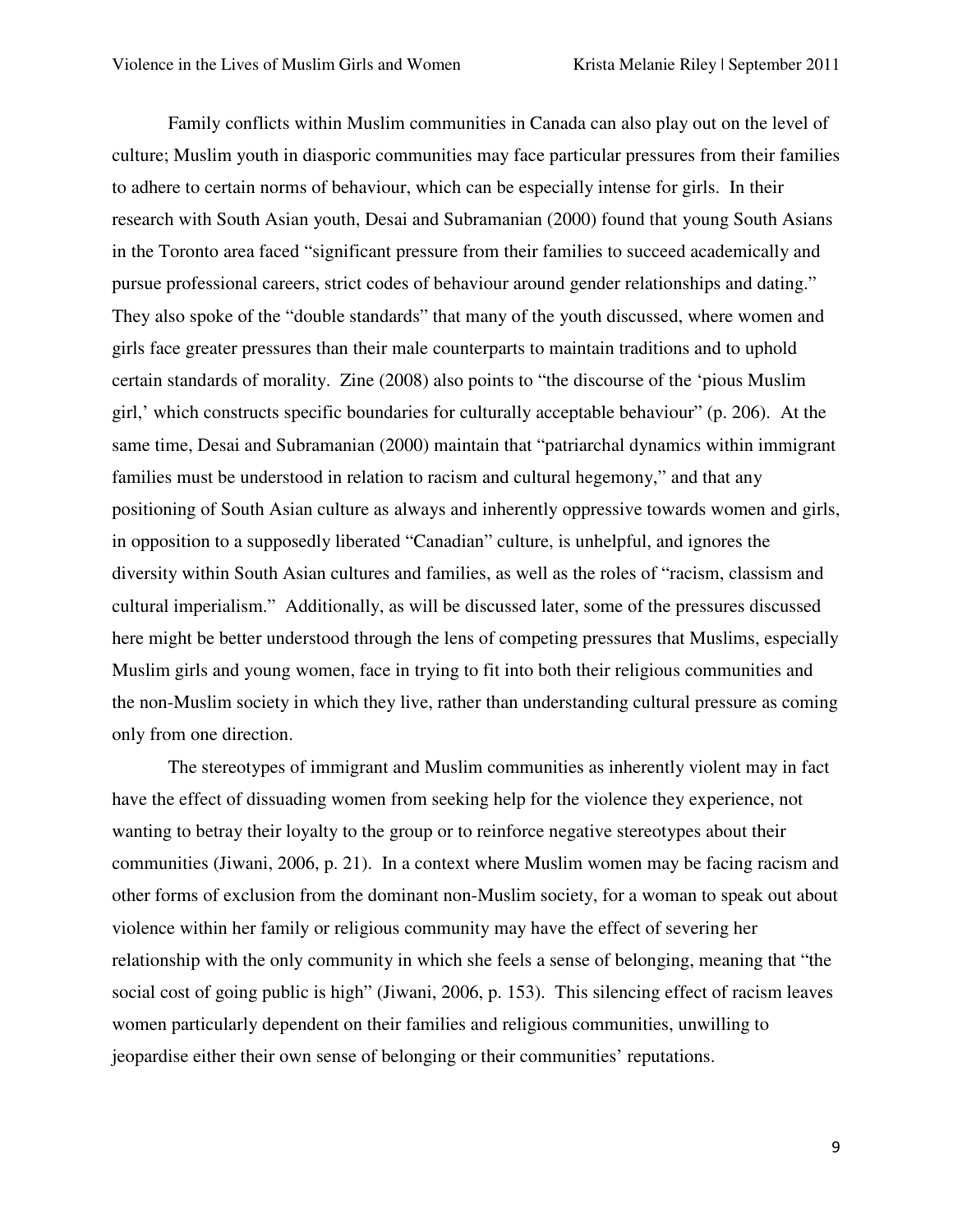For Muslim women and girls experiencing domestic violence who do choose to seek outside help, they may find that the existing services do not meet their needs. Many immigrant women may find that language barriers prevent them from properly communicating their situation; bringing along someone from the same community to translate often means not being able to speak as freely. As immigrant women are particularly vulnerable to exploitative work situations, they may have difficulty getting time off to see a doctor or counsellor; access to transportation may present another challenge (Jiwani, 2006, p. 152). Even women of colour who do speak English might face "barriers to services based on the stereotypes that health care providers [have] of their particular cultural groups" (Jiwani, 2006, p. 153), or service providers only willing to help a woman if she "can be rescued" from her cultural community (Jiwani, 2006, p. 159).

 Furthermore, there is a significant concern that the existing services will not understand the cultural or religious values of the person seeking help, and that the proposed strategies to address the problem will be therefore unrealistic. In their discussions with South Asian parents and children regarding conflicts within families, Desai and Subramanian (2000) noticed that

both the parents and youth believed that their culture will be automatically deemed as problematic rather than locating the difficulties within the context of the complex 'immigrant' experience… Several youth expressed that often the suggested solution to their problems was to leave home which was seen as an entrenched authoritarian environment beyond change. This according to many youth and their parents was untenable and totally unacceptable.

A woman that Khan (2002) interviewed, who worked at a women's shelter that had several residents of Muslim background, expressed that the shelter did not accommodate Islamic dietary requirements, and that shelter workers "disapproved of Islam" and were initially not supportive of women who were fasting for Ramadan; they also ridiculed one woman who wanted to involve family members in the mediation process with her violent husband, for her reluctance to call the police (p. 88). With inadequate social services to support Muslim women facing domestic violence, and a lack of awareness of how to develop solutions that are realistic and culturally sensitive, abuse that occurs at the family level may be less likely to be reported.

## **Racism Directed at Muslim Women**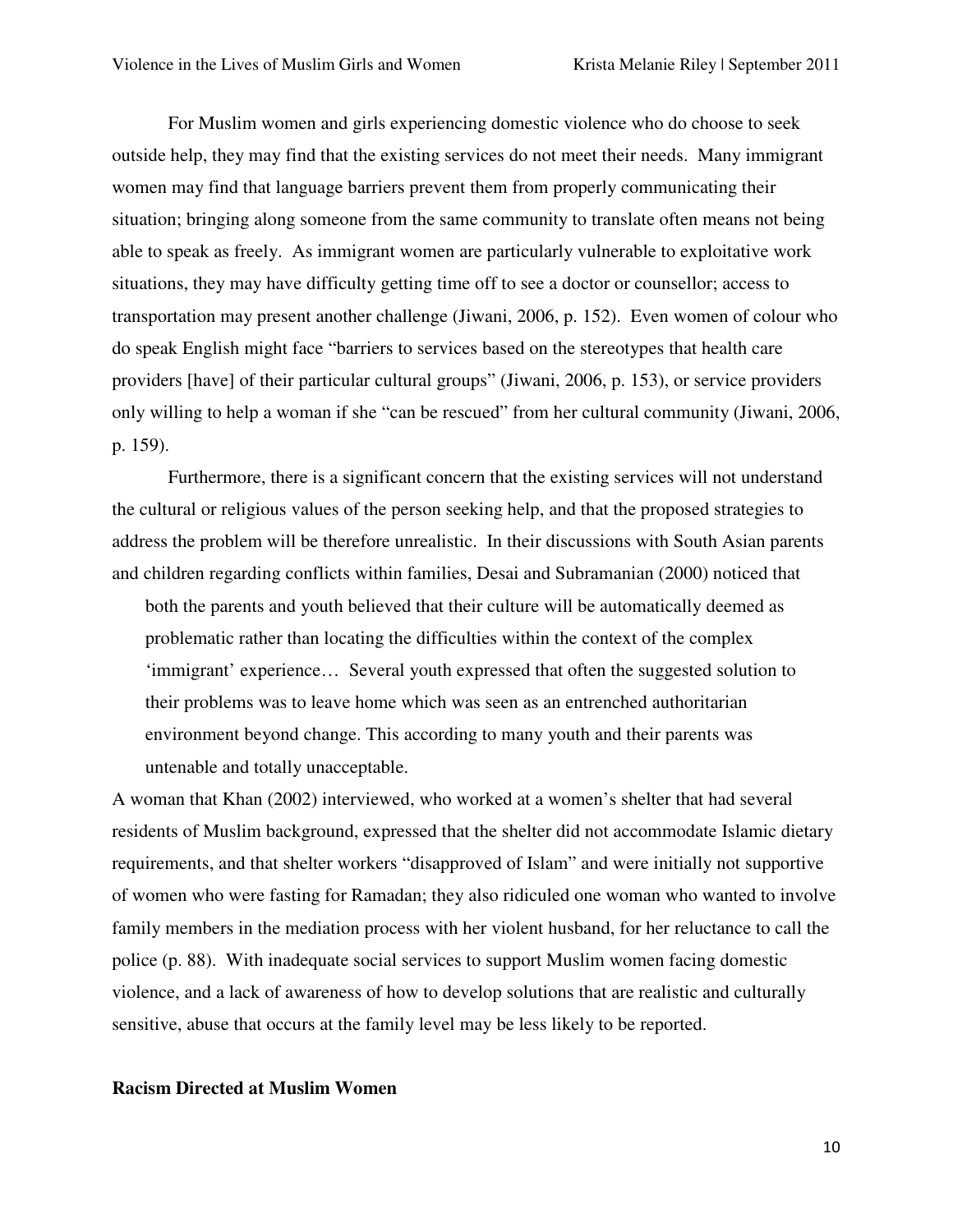It is not only from within Muslim communities that Muslim women's bodies are policed. In contexts including official legislation, national media, and everyday interactions, Muslim women – particularly those whose clothing makes them visible as such – can often encounter heated debates and judgements from the non-Muslim society in which they live. Just as Muslim women's bodies, within Muslim communities, may be seen as symbols of morality, chastity, and preservation of culture, they represent, within a wider Canadian context, "the battlegrounds which clearly demarcate the line between the civilized secular modern nation and premodern religious fundamentalisms" (Haque, 2010, p. 80). Religious clothing – in particular, the hijab (headscarf) and niqab (face-covering) – is often the most visible symbol of such battles, and has been at the centre of numerous media stories and legislative battles.

The Bouchard-Taylor report (2007), which looks at questions of "religious accommodation" in Quebec, describes situations where girls wearing headscarves were not permitted to wear their headscarves at school (p. 51) or in competitions for soccer (p. 71) or tae kwon do (p. 73). More recently, a Montreal-area teenager was banned from refereeing soccer games because of the headscarf that she wears (Blatchford, 2011). Such cases point to a desire to save Muslim women from cultures seen as dangerous, on both physical and cultural levels (Zine, 2009b, p. 156), and express a paternal claim to control women's bodies based on an external definition of what this clothing signifies.

In another situation, a large outcry arose in response to the Quebec provincial election commissioner's statement that women in niqab would not have to uncover their faces to vote; the commissioner was called on to amend election rules in order to force all voters to show their faces, despite the fact that photo identification is not a requirement for voting in Canada, making the visibility of the face significantly less relevant (Bakht, 2008, p. 109). Subsequent attempts (which were ultimately abandoned) to amend federal election regulations in order to address this question continued to focus on the need for niqab-wearing women to show their faces, without ever introducing any corresponding changes that would require photographic identification to be shown (CBC News, 2009), indicating that the issue has less to do with fears of voter fraud than it does with fears of Muslims and certain forms of dress. Stories such as this one, which was widely reported in the media, serve to demonise Muslim women and position them as threats to the Canadian nation.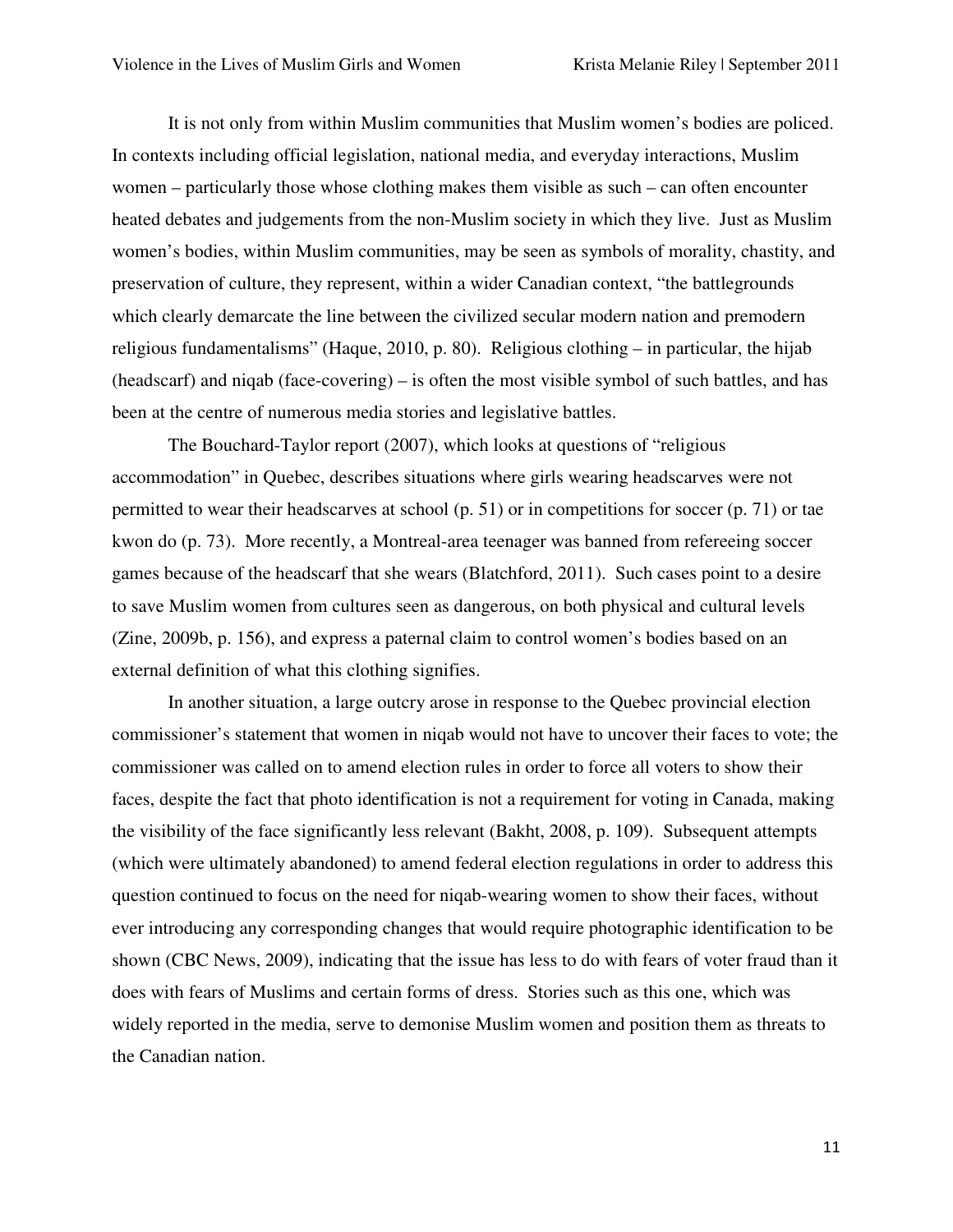In March 2010, the Quebec government introduced Bill 94, the "Loi établissant les balises encadrant les demandes d'accommodements dans l'Administration gouvernementale et dans certains établissements [Law establishing the guidelines for requests for accommodation in governmental administration and in certain establishments]." The bill's preamble establishes it as an attempt to set guidelines for when religious accommodations should take place, and the bill deals specifically with the covering of the face (understood as synonymous with the wearing of niqab) in spaces of government-provided services, whether the wearer is an employee or a community member accessing the services. After defining the public services in question as including, among others, government ministries, educational institutions, health and social service agencies and daycares, the bill moves on to state that people working at and accessing public services should have their faces uncovered, and that requests for accommodation should be denied if there are concerns about communication, identity, or security (Assemblée Nationale du Québec, 2010). Several feminist groups and scholars responded to this with critical questions about how the bill might limit access to services for women who wear niqab (No Bill 94 Coalition, 2010). Although the bill has yet to be formally voted into law, and although it is currently limited to the province of Quebec, it received support from a number of national party leaders when it was first introduced, and thus reflects a more widespread national statement about the desire to regulate Muslim women's access to services because of their clothing.

Mainstream media sources also often depict Muslim women either as oppressed victims, or as enemies and threats (Jiwani, 2010). Such images cast Canadian Muslim women as outsiders to Canadian society; favourable images of Muslim women are often limited either to those Muslim women who require (and welcome) the help of benevolent outsiders to save them (Jiwani, 2010, p. 73), or who can serve as the "good Muslim," confirming stereotypes of the majority of Muslims as backwards and fanatical (Riley, 2009). Although some forms of media serve to challenge these representations – the sitcom *Little Mosque on the Prairie* being perhaps the best-known example – the majority of images of Muslims in Canadian media are ones that most Canadian Muslim women and girls will not identify with, and have the effect of reinforcing stereotypes and judgements about their lives.

Aside from the high-profile media cases involving religious clothing, Muslim women and girls who wear hijab or niqab face everyday acts of Islamophobia in response to their clothing. Zine's (2008) discussion with a group of Muslim female high school students revealed, for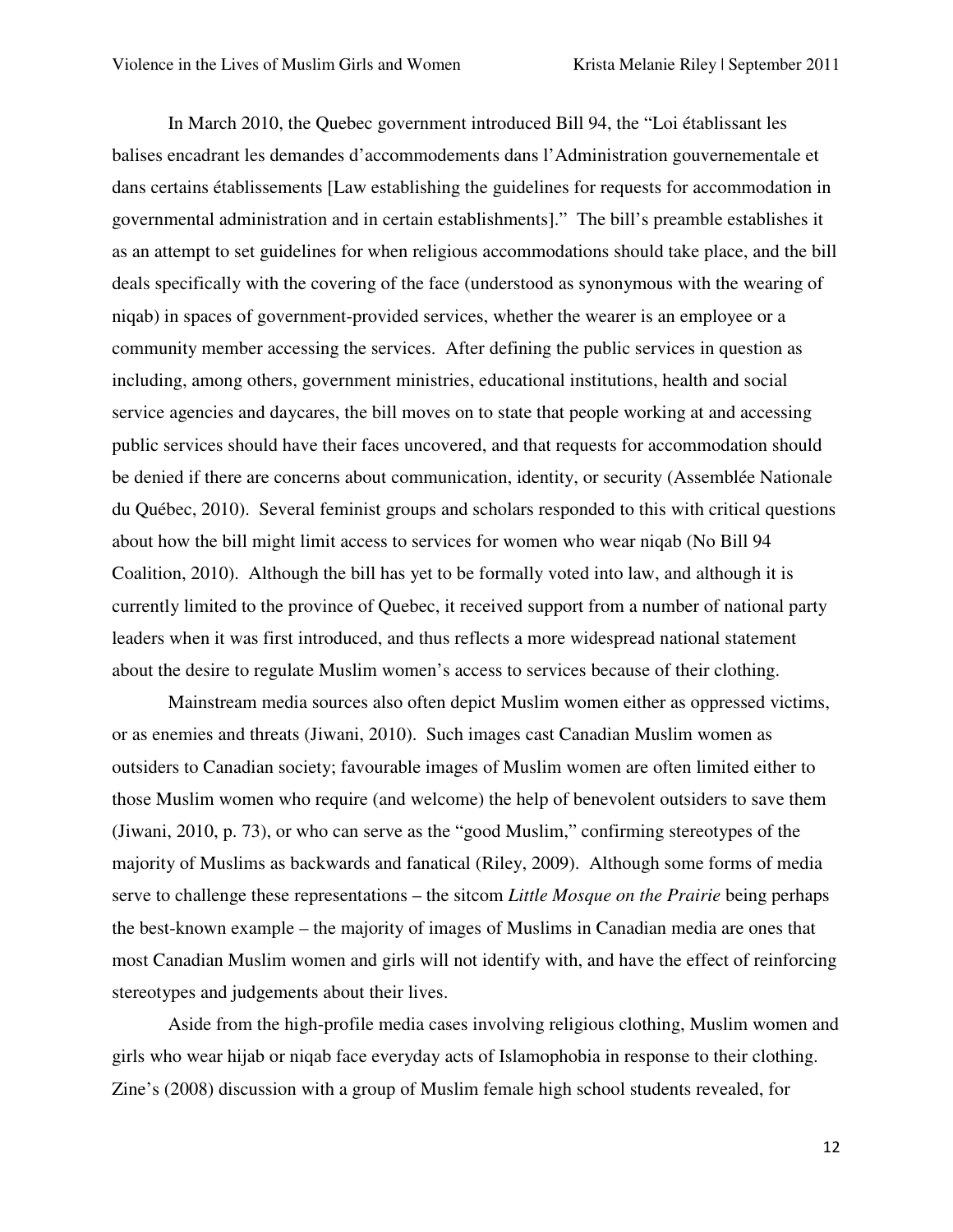example, that the students regularly experience discrimination on public transit, where they hear derogatory comments about their clothing from both drivers and passengers, and where bus drivers have refused to stop for girls wearing hijab (p. 164). Muslim women and girls who wear hijab thus become marked as foreign and perpetually outside of Canadian society. Muslim women looking for housing have also found that, especially since 9/11, "some landlords are openly refusing to rent to Muslims" (Zine, 2009a), one of many direct and tangible outcomes of a culture in which racism against Muslims often goes unchecked.

#### **Social Belonging and Exclusion**

 This question of exclusion from the national community points to related issues of social belonging among peers, a particularly important theme for girls and young women. Although perhaps less visible and less easily observed or quantified than some of the other forms of violence and discrimination discussed later in this paper, notions of belonging – understood as "a culmination of mediating influences of exclusion and inclusion on spatial, symbolic, and social relationships" (Caxaj and Berman, 2010, p. E17) – play a prominent role in the lives of many girls in Canada, with particularly high stakes for girls who are immigrants, racialised, or from religious minorities. As Caxaj and Berman (2010) note, "Research with newcomers has noted an important relationship between feelings of safety, participation, public spaces, and experiences of belonging," and the cost of not belonging is reflected in "heightened insecurity, fear for their safety, and social isolation" for newcomer families (p. E22). Jiwani (2006) reminds us that questions of social belonging are not neutral or innocent:

The notion of fitting in demands further scrutiny. It raises the question, fitting into what? Clearly, the dominant social values and normative expectations are part of what girls and young women feel they need to comply with as part of their way of fitting in. While these normative standards are based on an ideology of consumption, they are, more importantly, grounded in an ideology of Whiteness, heterosexuality, and ableism. (p. 120)

Jiwani's question here – "fitting into what?" – is key. This is not simply an issue of wanting to be cool, popular, or accepted by one's peers, in the sense that such a paradigm would assume that everyone has equal access to such status. Instead, Jiwani draws attention to the specifically classed, raced, and heteronormative nature of the social structures into which racialised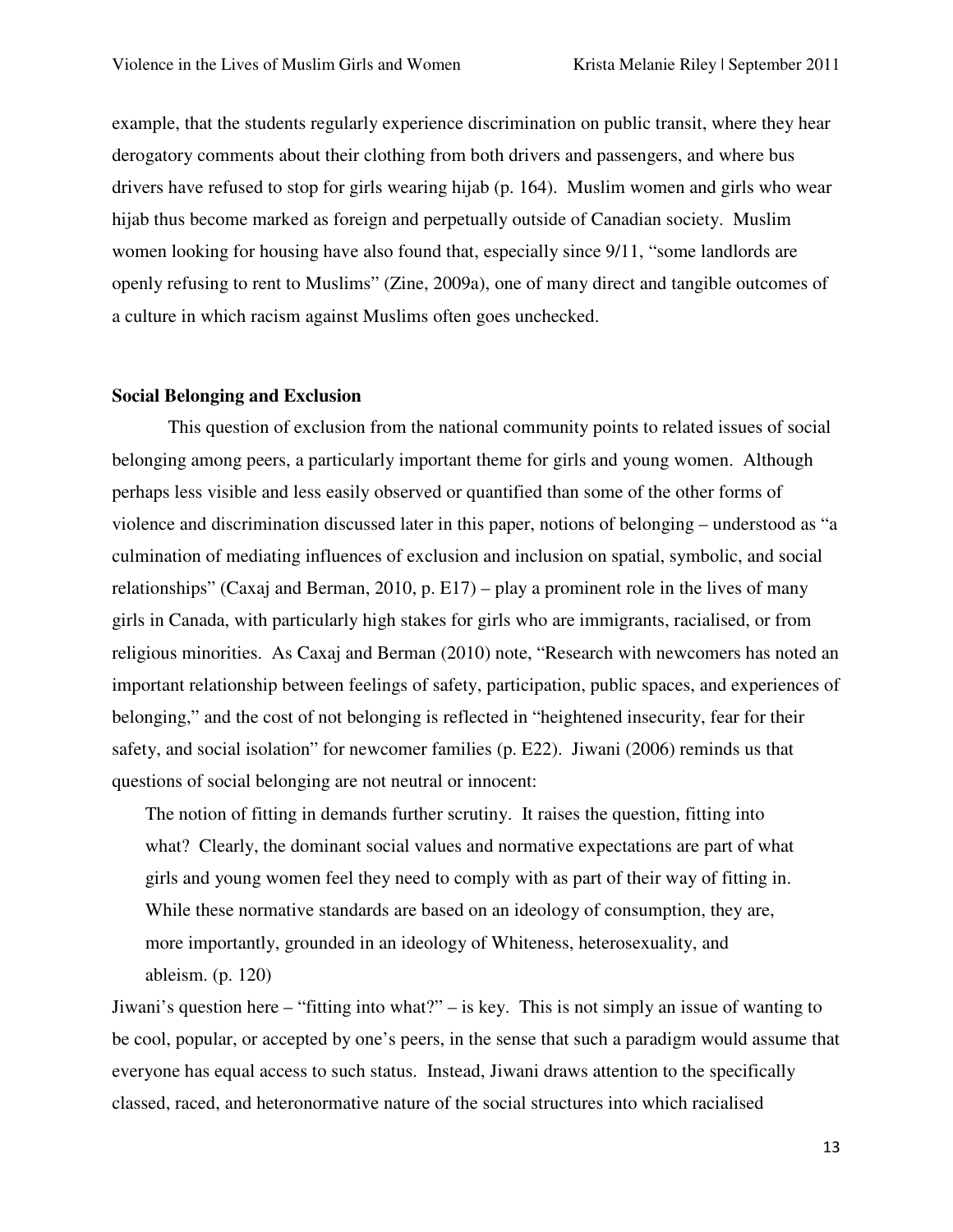immigrant girls are attempting to insert themselves, finding themselves in a context where, in order to fit in, they must have the right clothes and conform to certain norms of popular culture, options that may not be available to them because of racial or economic factors.

Zine (2008) makes a similar observation related to her research with Muslim high school students:

The emotional instability associated with the traditional rite of passage from youth to adulthood is compounded for youth from racially minoritized communities, who have to contend with the added pressures of race and social difference alongside typical teenage angst and social awkwardness. Muslim girls in the geopolitical climate of the new millennium are also forced to contend with being labelled 'terrorists' as the result of global events they had no part in making – events that nevertheless have been inscribed on their identity. (p. 168)

Coming at an age when young women may be already sensitive to the need to fit in, the added vulnerability to social exclusion that comes from their location as Muslim women of colour can be particularly harmful. Furthermore, Desai and Subramanian (2000) found that, for young people of South Asian origin, "Some of the females who spent a longer time in Canada expressed that they had strived so hard to 'fit in' and be 'accepted' that they feared that any attempt on their part to support the newcomers might lead to exclusion from the group that they have strived so hard to fit into and be accepted by." In this situation, the violence of exclusion is perpetuated, as girls who have achieved some precarious sense of belonging are wary of risking it by reaching out too obviously to other girls who find themselves farther out on the margins.

 An additional component of this struggle for belonging is the "double culture syndrome," in which Muslim students "develop a double persona in their efforts to resolve the cultural contradictions between home and school… In the end they develop a double personality, with one side tailored to the social/cultural demands of home and family, the other to the demands of the outside world" (Zine, 2008, p. 4). In one study, Somali girls found an "intensification of religious beliefs" in diasporic communities in the West when compared to back home in Somalia, while experiencing very overt expressions of racism at school. Their particular location as diasporic Somalis and as members of racialised and religious minorities exacerbates the polarisation between the two worlds in which these young women are trying to belong. Among South Asian youth in Canada,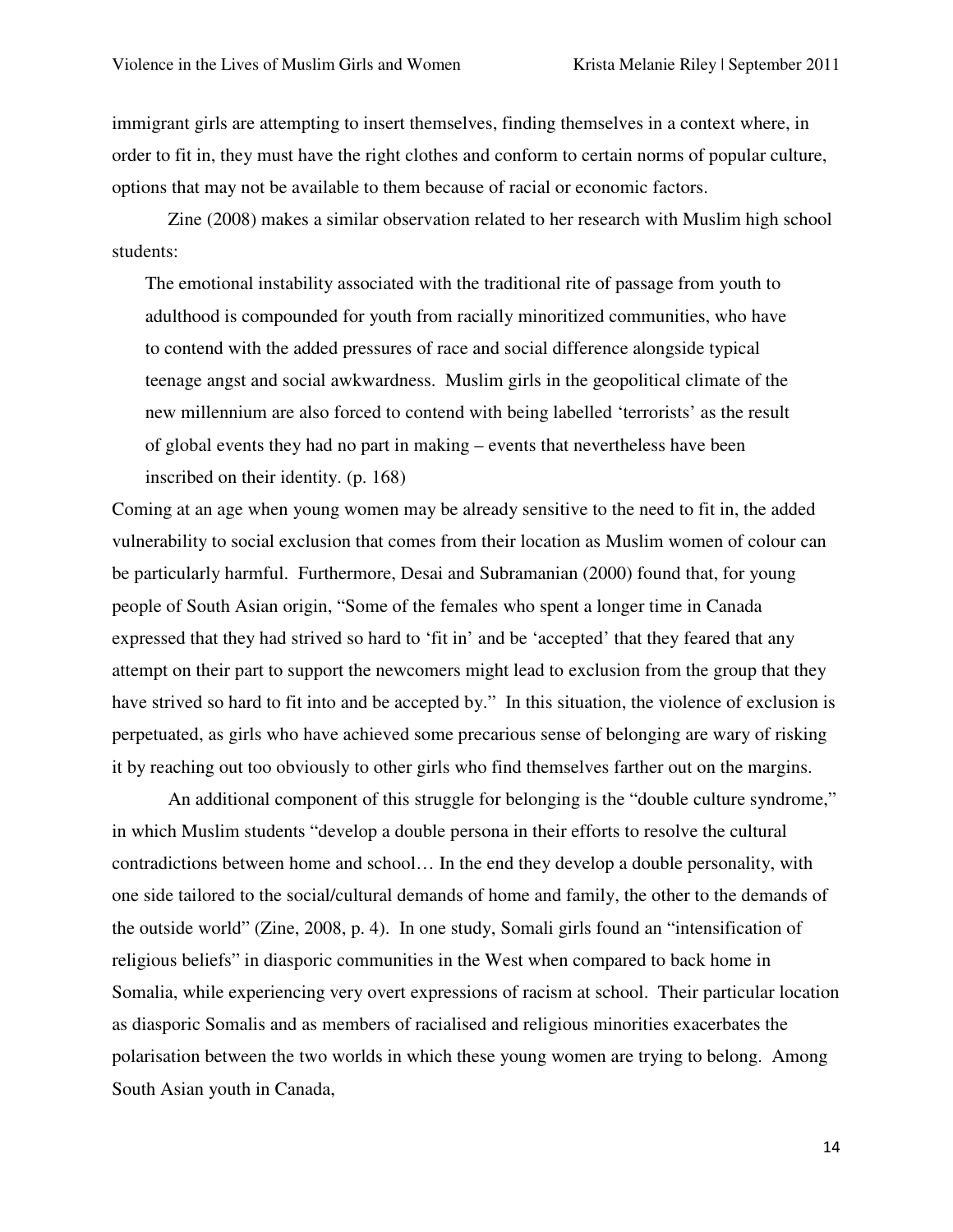Girls from Muslim families seem to face the maximum parental pressure, though there are significant differences from one family to the next. The girls felt tremendous pressure since they have to fit into a certain mould to be accepted among their peers and at the same time, adopt a completely opposite set of behaviours for their parents. One of the coping mechanisms that girls seem to develop to survive this schizophrenic kind of existence is to start leading dual lives… There has been no documentation of what effects this has on the mental health of the girls but participants in the study did indicate that 'feeling stressed out' or depressed was not unusual as stated by several female youth. (Desai and Subramanian, 2000)

These issues of belonging may seem subtle, but the impact on mental health appears significant, to say the least. Muslim women who identify as queer may face additional pressure to compartmentalise their lives. Abraham's (2009) research with queer Muslims in Australia illustrates a double closeting, in which many expressed a need not only to hide their sexuality within their religious communities but also to hide their religion within their gay communities. As a lesbian Muslim in her early 30s expressed, "Everywhere you turn you have to jump into a different closet" (Abraham, 2009, p. 86).

Again, it should be emphasised that literature related to the "double culture syndrome" highlights not only the pressures that girls face at home but also the competing pressures that they face at school and among their peers, where they may be marginalised for not having the "right" looks or clothing. In other words, this is not simply an intergenerational conflict or a product of the girls' immigrant cultures or Muslim backgrounds alone, as the pressures also come from the popular culture and social norms among the girls' non-Muslim peers at school and in other social settings. The tension comes from trying to live two different lives that are experienced as mutually incompatible, and not only from one set of pressures or the other.

#### **Schools**

Experiences of social exclusion can be a major part of the school experience for many Muslim youth. In Zine's (2008) research on students at Islamic schools, many of the students she interviewed expressed that previous experiences in public schools had made them feel like outsiders, and that there were particular challenges in dealing with perceived conflicts between Islamic norms around issues like dating and drinking with the pressures of the public school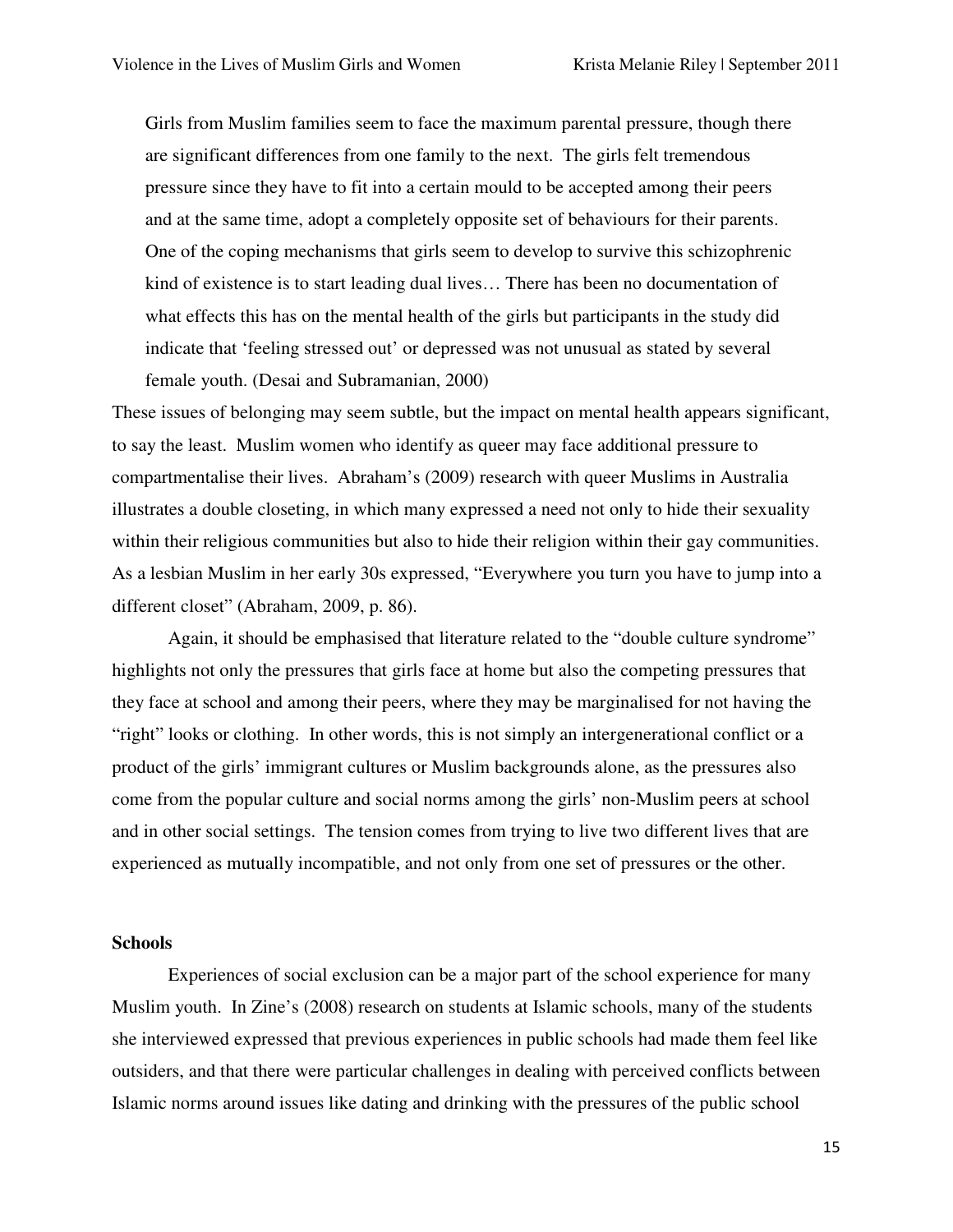environment (p. 97). Of course, not all Muslim youth choose to conform with the traditional religious principles on things like dating and alcohol, but the point here is that, for students who do follow these principles as part of their religious practice, the high school environment might become a particularly isolating space. Similarly, students in public schools might encounter difficulties with finding accommodation for their religious holidays, or finding time and space to pray. Young people or Muslim or other racialised backgrounds living in rural areas are often at a particular disadvantage, given the lack of other students of their background, and the lack of resources at the school, such as English as a Second Language classes for newcomer youth (Jiwani, 2006, p. 138).

Muslim students in Canadian schools have also found "that public schools [focus] on teaching Anglo-Canadian [and/or, presumably, French-Canadian] traditions and history to the point of excluding learning about other culture" (Zine, 2008, p. 112), and a marginalisation of Muslim histories from the mainstream curriculum (p. 238). Racialised students interviewed by Jiwani (2006) about their school experiences related not only that "their histories and cultures were being erased in the context of the classroom," but also that their attempts to correct or challenge the absences or misrepresentations of their cultures were not taken seriously by teachers (p. 139). The violence of the colonial histories that many Muslim communities have experienced is extended through the erasure of these communities' experiences throughout this history, and the denial of the importance of knowing histories other than those of Europeans and white settlers.

Racism, or at best an inattention to race issues on the part of teachers and principals, manifests itself at schools in other ways as well. Some South Asian students reported being placed in English as a Second Language programs regardless of their English level, and being directed towards less-academic and lower-paying future professions, even despite good academic records (Desai and Subramanian, 2000). Many of these students interviewed by Jiwani (2006) also talked about racism and discrimination on the part of their teachers, which would often go unaddressed by school administrators, who refused to acknowledge the presence of racism within their schools, and would thus dismiss the students concerns (p. 138). This refusal to even see the presence of racism, of course, does nothing to address the problem, and likely further contributes to the marginalisation of many Muslim students and racialised students of colour.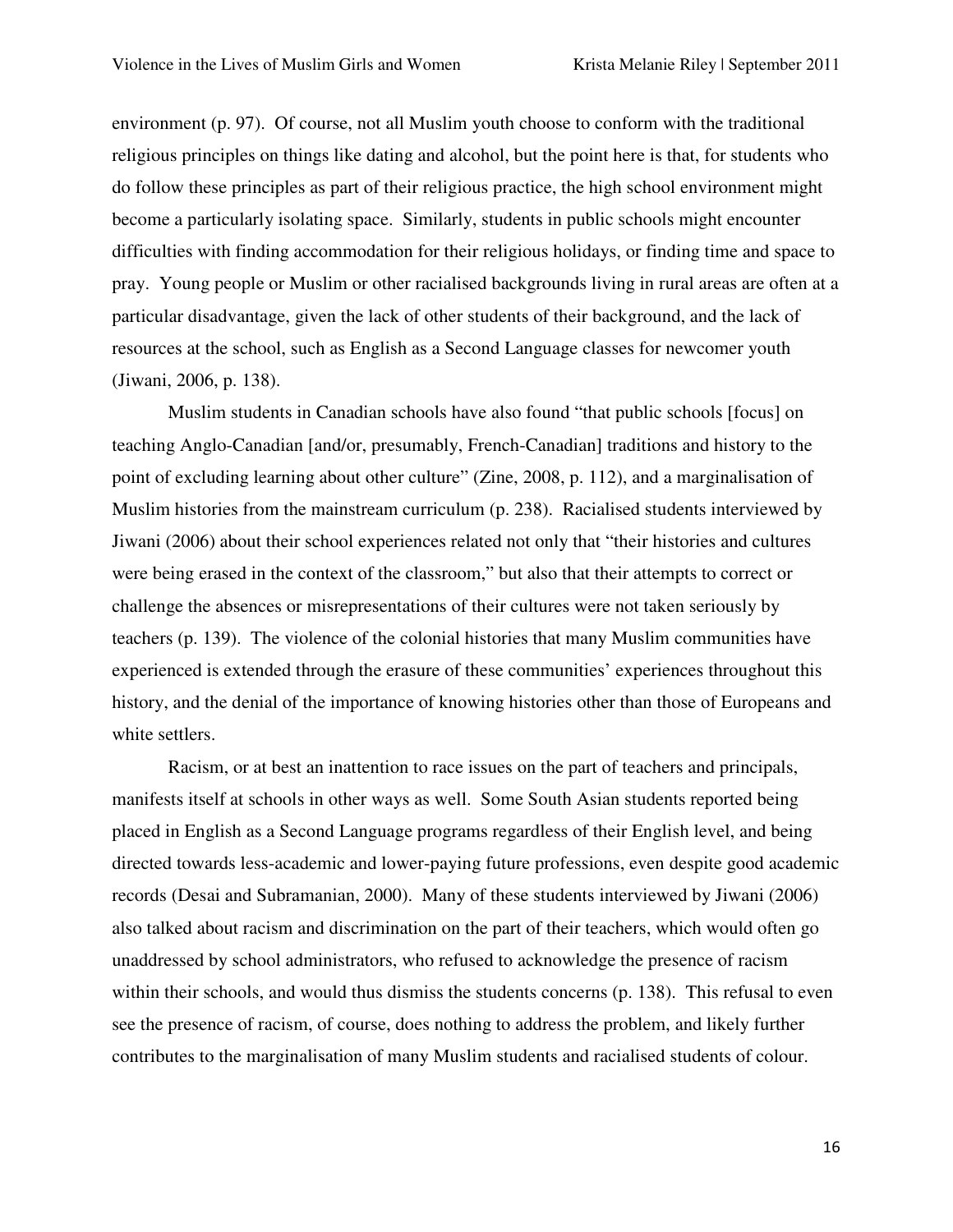For some families, private Islamic schools provide an option in which students' religious beliefs are affirmed, instead of being marginalised as in the public system, and where students can find a community in which they feel comfortable. Zine's (2008) extensive research on Islamic schools in the Toronto area points to several additional benefits of Islamic schools, such as the small class sizes and the high expectations set for both female and male students (p. 264). Nonetheless, she also found that the schools she studied were not equipped to support students with disabilities (p. 263), and that many faced a lack of resources and proper facilities (p. 266). Many families are, of course, unable to afford to send their children to an Islamic school, despite the low tuition fees at many of these institutions; others may be unable to find a school that fits with their religious perspectives. Islamic schools are certainly not a perfect solution; however, for some Muslim youth feeling alienated within the public school system, these schools might present an attractive alternative.

Within the mainstream public school system, Desai and Subramanian (2000) propose several changes to improve the school environment for racialised students. These include changes to the curriculum, including more content related to non-European and non-white cultures and histories, as well as a broader offering of language classes, and a greater emphasis on a wider range of sports, such as soccer or cricket. They also advocate increased access to anti-racist counselling services, and an end to the streaming of racialised students into lessacademic streams. Moreover, Desai and Subramanian argue that parents should "become aware of how the educational system really works," allowing them to better advocate for their children.

# **Health Care**

Jiwani argues that "the health care system as a hierarchical structure not only mirrors the dominant structures of violence inherent in the wider society but also perpetuates them in particular ways" (Jiwani, 2006, p. 146). In their research on immigrant Muslim women accessing maternity health services in St. John's, Newfoundland, Reitmanova and Gustafson (2008) found that numerous factors, including language barriers, cultural misunderstandings, and care providers insensitive to their needs, negatively impacted the women's experiences with the maternity health care system. Possible sources of violence that Muslim women may encounter in the health care system are not, however, limited to inadequate language services or religious accommodations; there is also the risk that the assumptions that health care providers make about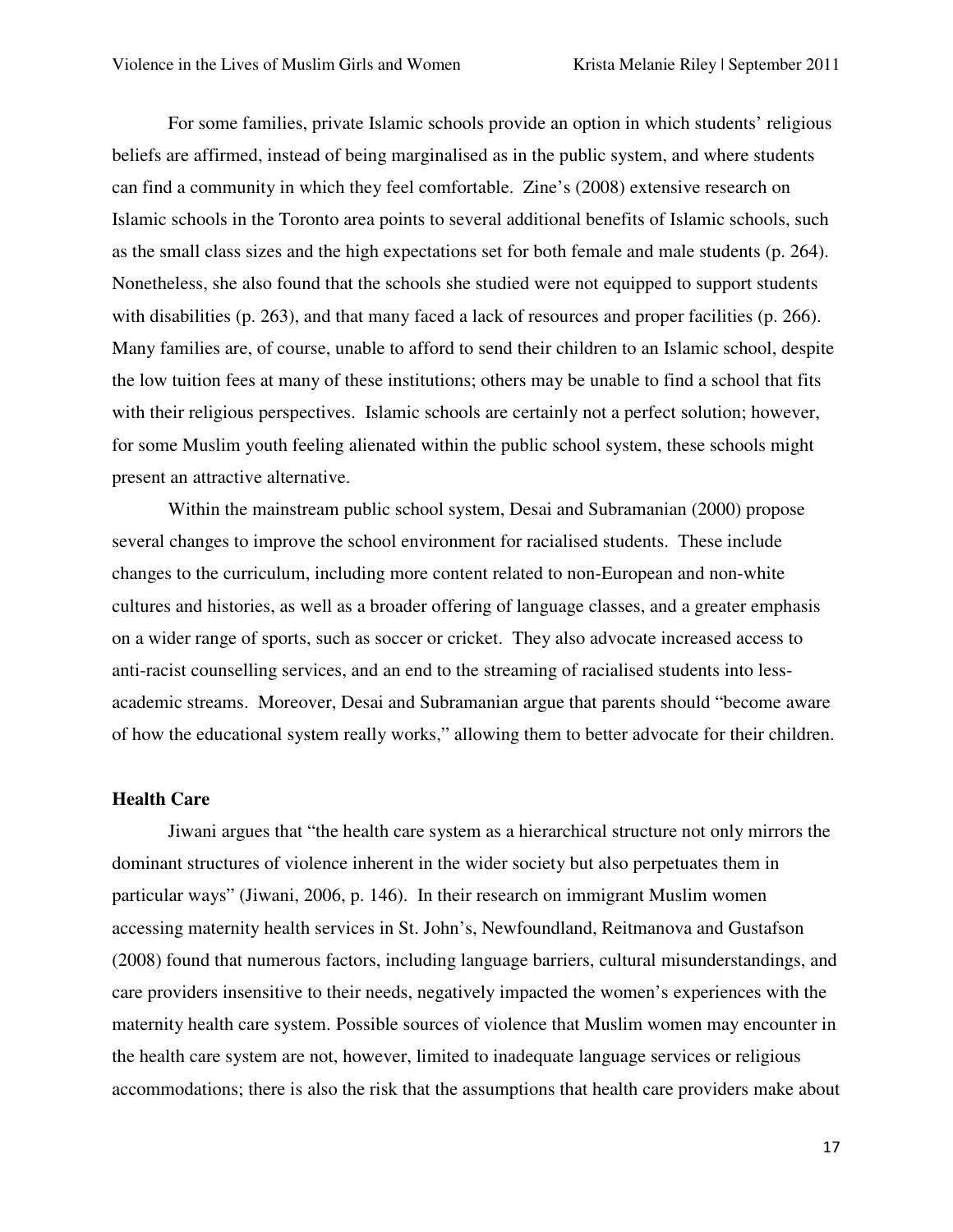their patients based on their religious and cultural background will influence the care that they receive. Women in the same study expressed that nurses has made assumptions about them and what they needed based on what they assumed about the patients' cultural background (p. 107). Other research has found that "physicians tended to stereotype patients according to which cultural group they come from," and that this affects, among other things, the diagnoses that get made, and the patients' access to further referrals (Jiwani, 2006, p. 157). Muslims in the mental health care system can encounter similar assumptions and judgements, with some religious practices being "pathologized and seen as evidence of mental illness" (Zine, 2009a).

Baobaid and Hamed (2010) explain the risks faced by racialised groups within health care and other service settings in a framework of cultural safety:

Cultural safety reinforces the idea that each person's knowledge and reality is valid and valuable. Care may be deemed unsafe if the patient is humiliated, alienated, or directly or indirectly dissuaded from accessing necessary care. Cultural safety insists that mainstream service providers recognize themselves as the bearer of their own culture and attitudes that either consciously or unconsciously exercises power over patients. (p. 35) This notion may help service providers to keep in mind that health care is not always beneficial,

or even benign, if the patients are feeling marginalised or unsafe. However, as Reitmanova and Gustafson point out, it is not only changes in personal actions on the part of individual service providers that are needed, since "individuals must practice in a setting that is responsive to religious diversity;" they call for a "diversity responsive healthcare setting" that includes the creation of institutional procedures that are sensitive to the needs of patients from a variety of backgrounds, and that provide (and make visible and accessible) appropriate facilities and services, such as prayer facilities and food that fits with religious requirements (p. 109). Reitmanova and Gustafson also recommend "creating a formal mechanism that links health care providers with immigrant women who can offer them information, help and support," treating immigrant women as experts who can take an active role in building a diversity responsive health system (p. 109).

#### **Migration**

 Although not all Muslim women in Canada are immigrants, experiences of migration have had a profound impact on the lives of many Muslim women and girls now living in Canada.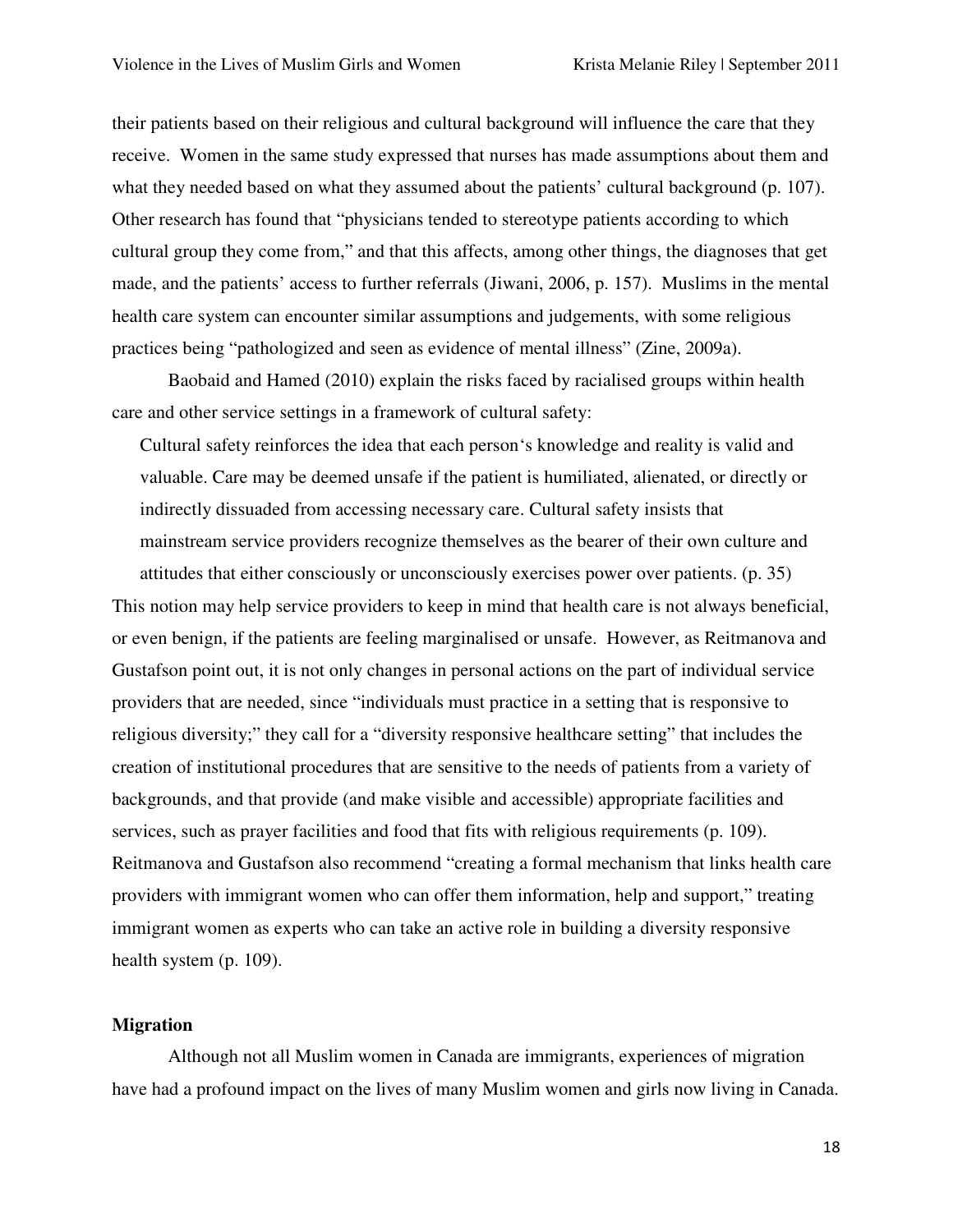Members of the diasporic communities interviewed by Moghissi et al. (2009) gave a wide range of reasons for having left their home country; for some, war, political persecution, and occupation were major factors, as were religious and gender persecution, to a lesser degree. Many also talked about economic and educational opportunities as primary reasons for leaving their homes (p. 44).

The contexts that prompted leaving their homelands, the process of migration and resettlement, and the legal constraints associated with being an immigrant in Canada are all processes that can entail significant violence and threats to health. Immigrants of colour and women are both groups that are at risk of severe health impacts from the stress of migration (Jiwani, 2006, pp. 149-151). For women who come to Canada as refugees, for example, premigration violence can include torture, rape, living in refugee camps, and other forms of trauma (Berman, Irías Girón, & Ponce Marroquín, 2006, p. 36). The resettlement process brings with it issues of racism, culture shock, and language barriers; the language difficulties can be further exacerbated by memory problems linked to trauma (Berman, Irías Girón, & Ponce Marroquín, 2006, p. 38), or by "limited social opportunities" to practice language skills (Reitmanova and Gustafson, 2008, p. 102). Along with the mental health impact, refugees may also experience physical problems related to menstruation and fertility, as well as "weight loss, malnutrition, and loss of hair and teeth" (Berman, Irías Girón, & Ponce Marroquín, 2006, p. 42). These experiences of past violence will continue to impact many Muslim women and girls for many years.

There are also specific challenges related to immigrating into Canada. Muslim women are often seen as undesirable migrants, and factors of age, disability, and lack of English proficiency can add to this. A widespread "demonization of Islam" has resulted in less interest among Western countries in immigrants from countries with large Muslim populations (Dossa, 2009, p. 104). Disabled immigrants are seen as particular burdens on the system, and not as potential employees or citizens who have something to contribute to Canada, and might find it particularly difficult to be accepted within Canada's immigration system (Dossa, 2009, p. 114).

In addition to this, official Canadian immigration policy can add to the stress and violence of the migration process, particularly if they are experiencing violence within the family. Sponsorship laws stipulate that "should a sponsored family member access social services, the sponsor becomes financially liable. This places an added strain for those girls and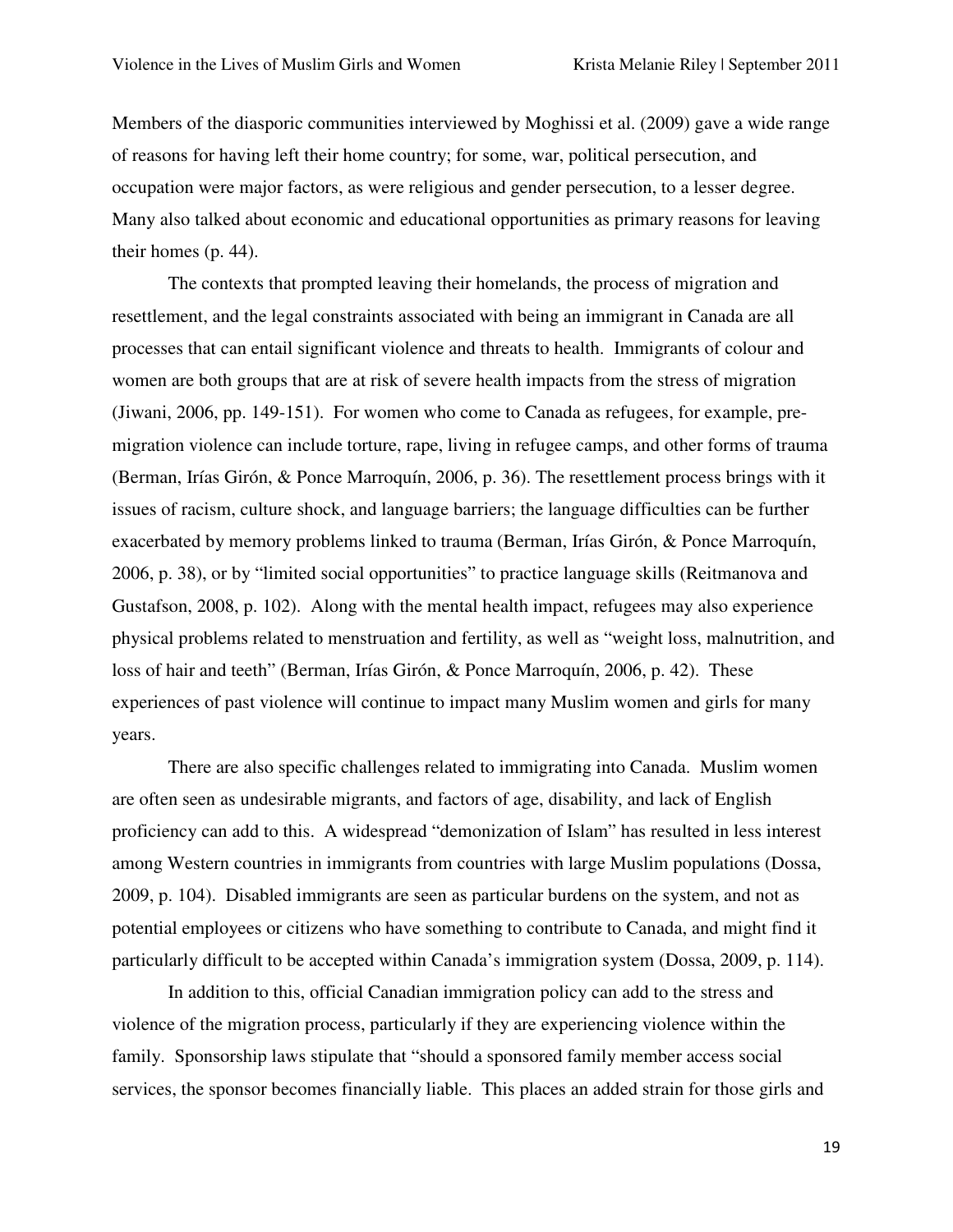young women who want to leave an abusive environment but are afraid to do so because of the financial impact and loss of face for their families" (Jiwani, 2006, p. 113). Women may also be afraid to leave a violent family situation for fear of deportation, poverty, or losing their children (Jiwani, 2006, p. 149). The long financial commitment demanded by family sponsorship legislation can have the result of locking girls and women into abusive situations for several years before they are able to risk leaving.

A striking conclusion to this discussion of migration is that some research shows that the health impact of immigration actually gets worse as time goes on, and continues to affect subsequent generations. A study conducted by Bhugra attributed this possibly to "environmental stress caused by living in societies where individual or institutional racism may well play a role in creating social, economic and political disadvantages" (Bhugra, quoted in Jiwani, 2006, p. 157); Haque (2010) also discusses economic and racial inequalities, and writes that "the perception of discrimination grows for immigrants the longer they are in Canada," and is worse for the second generation (p. 90). Although the particular challenges related to legal immigration or citizenship status or language may diminish with time, it appears that other forms of violence remain or even become stronger. Given the large proportion of Muslims in Canada who are either immigrants or children of immigrants, this is an important issue to consider; we cannot simply assume that future generations will have fewer problems than their immigrant forbearers.

#### **Workplace**

Muslim women are one of the most highly educated groups when compared to other faith communities in Canada; it may be surprising, therefore, that they also experience the highest rates of unemployment (Hamdani, 2006, p. 14). In fact, "proportionately, twice as many Muslim women compared to all other Canadian women have post-graduate degrees, but more than twice as many Muslim women than all women looking for a job cannot find one" (Hamdani, 2006, p. 13).

Haque (2010) writes that the experience of "being a visible minority in Canada means a lower return on education and persistent underemployment" (p. 90). This disparity is a striking example of the structures of power that, for many reasons, make it difficult for Muslim women to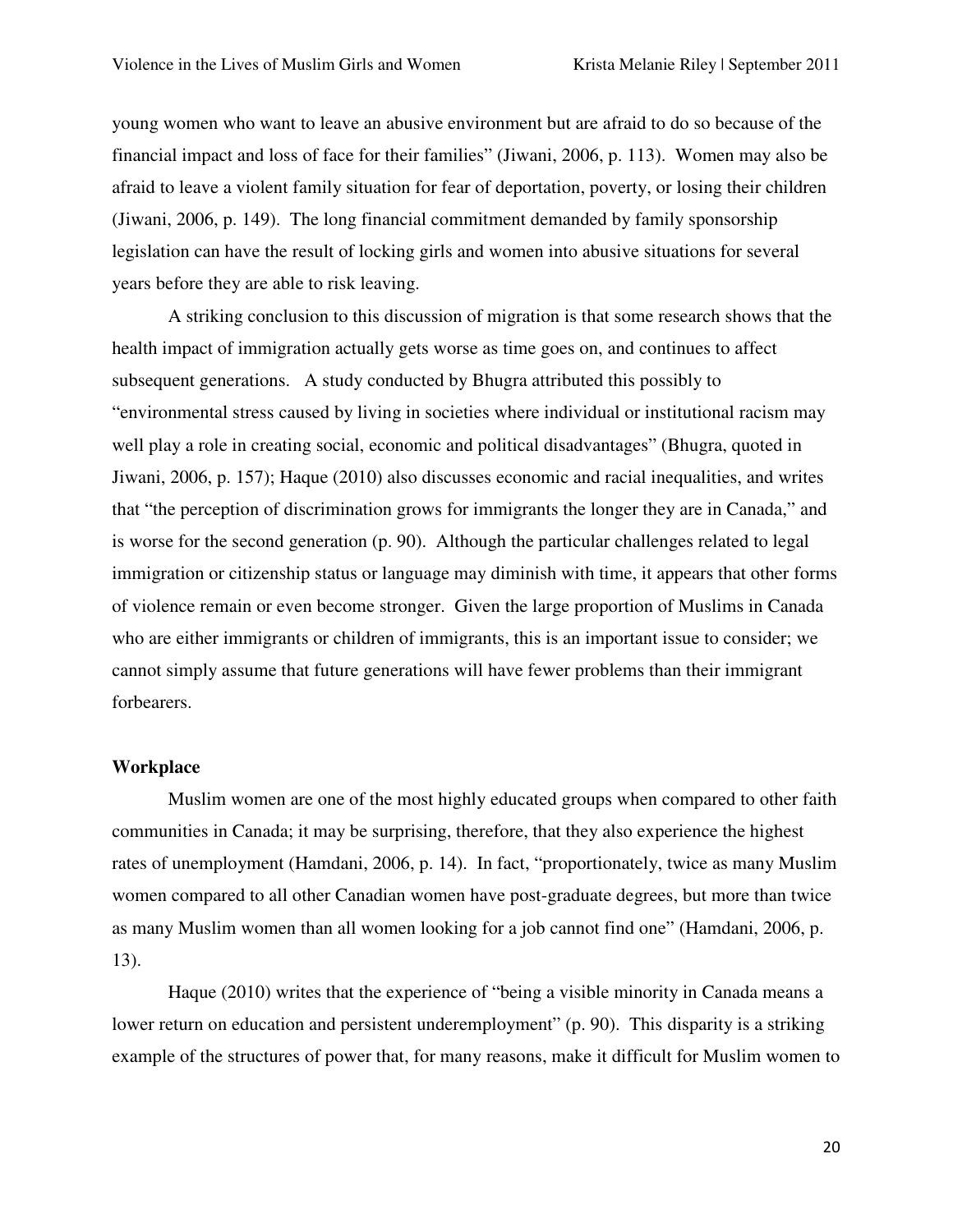find suitable and stable employment, adding to the vulnerability and dependence they face in some of the other areas discussed earlier in this paper.

Some of this disparity can be attributed to hiring discrimination against Muslim women, particularly Muslim women who wear hijab (Zine, 2008, p. 156), or come up against stereotypes about their capabilities (Jiwani, 2006, p. 150). However, the immigration process, in which new immigrants' credentials and experience are often not recognised, also plays a large role in this issue. In some cases, job and language training programs are not made available to immigrant women, on the assumption that it is their husbands who will be the ones working (Jiwani, 2006, p. 150). For other women, such as the Bosnian women interviewed for a study on refugees, the de-skilling of their husbands was a factor, prompting the women to "[accept] low-paying, lowskill jobs so as not to 'upstage their husbands'" (Berman, Irías Girón, & Ponce Marroquín, 2006, p. 39). These lower-paying, frequently part-time or seasonal jobs often come with unsafe working conditions and are less likely to be unionised, creating the potential for an exploitative situation (Jiwani, 2006, p. 150).

Dossa (2009) describes the intricately interconnected forms of violence affecting one of the women she interviewed, a Muslim woman originally from Iran, who uses a wheelchair, and who had been employed when she lived in Iran:

Her vulnerability can be explained by the fact that she is legally dependent on a husband who has also been rendered helpless [because of his own location as an immigrant and as a disabled person]. Her perceived dependency has led social services providers to dismiss her as insignificant. Her desire to work has been ignored due to the deeply rooted assumption that people who have disabilities cannot undertake waged work, at least not on the same scale as others. The relatively few disabled people who are in the labour force are there as a result of advocacy work by

disability groups that do not necessarily accommodate immigrant women. (p. 108) As a disabled immigrant woman, she is ignored by immigrant-focused social services and by disability-focused advocates, neither of which imagines her to be among the people they are trying to support.

 As with the issue of immigrant health discussed in the previous section, Canadian-born Muslim women are not doing better economically than their immigrant parents (Hamdani, 2006,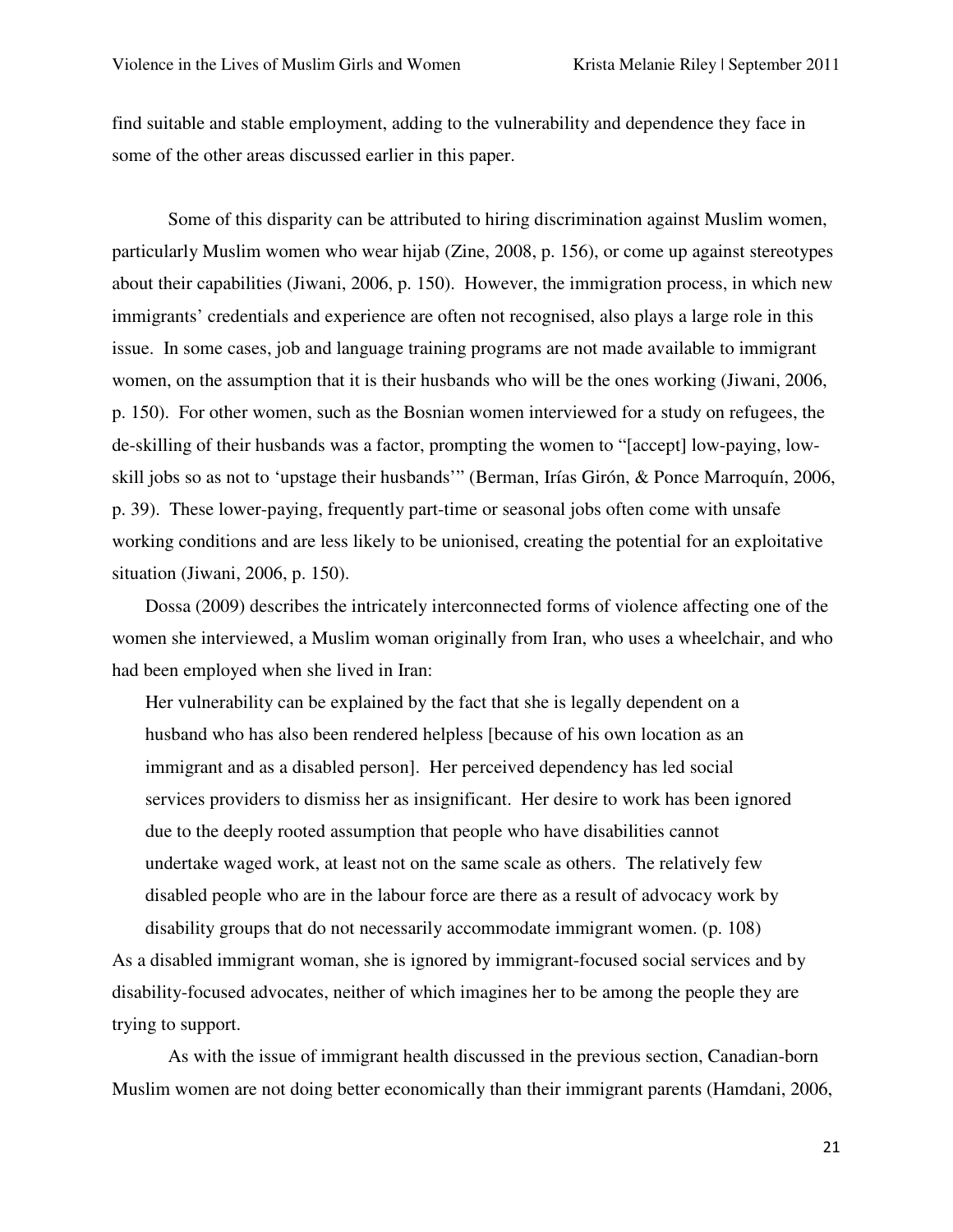p. 17). In other words, "income disparities continue into second generation as does an increased perception of discrimination and sense of alienation from national belonging" (Haque, 2010, p. 90). Hamdani (2006) proposes that some of the reasons for this may include discrimination or Muslim women seeking work in fields that are not in high demand, as well as the possibility that Canadian-born Muslim women may be less qualified (p. 17), perhaps having had less access to education because of their parents' economic situation once in Canada, or because of having been marginalised within the education system. This is one area that is certainly calling for more research.

## **Next Steps**

 The existing literature on Muslim women and girls in Canada, and on other immigrant and racialised women, paints a picture of multiple sites of violence that Muslim women and girls may face, based on their gender, race, religion, immigration status and experiences, economic class, sexuality, disability, and many other factors. Many of these issues are in need of additional research; there are particular gaps in the literature when it comes to issues of sexual orientation, gender identity, and disability as faced by Muslim women and girls; research on Muslim women and girls in rural communities; and studies that examine the experiences of Muslim women and girls who do not wear hijab. Additionally, as mentioned above, the fact that the impact of migration on both health and economic status actually worsens over time is deserving of more investigation.

 Berman and Jiwani's (2008) research with newcomer girls provides a list of "strategies that girls have identified as most helpful to them," relevant here as a starting point for thinking about ways of addressing the forms of violence that Muslim women and girls encounter. The list includes:

- developing strategies to confront systemic racism and sexism
- developing anti-racist curricula relevant to girls and young women
- creating meaningful cultural programs
- creating safe spaces for girls to talk about racism and violence
- encouraging strategies of resistance
- encouraging others to see equality as a societal necessity. (Berman  $&$  Jiwani, 2008, p. 149)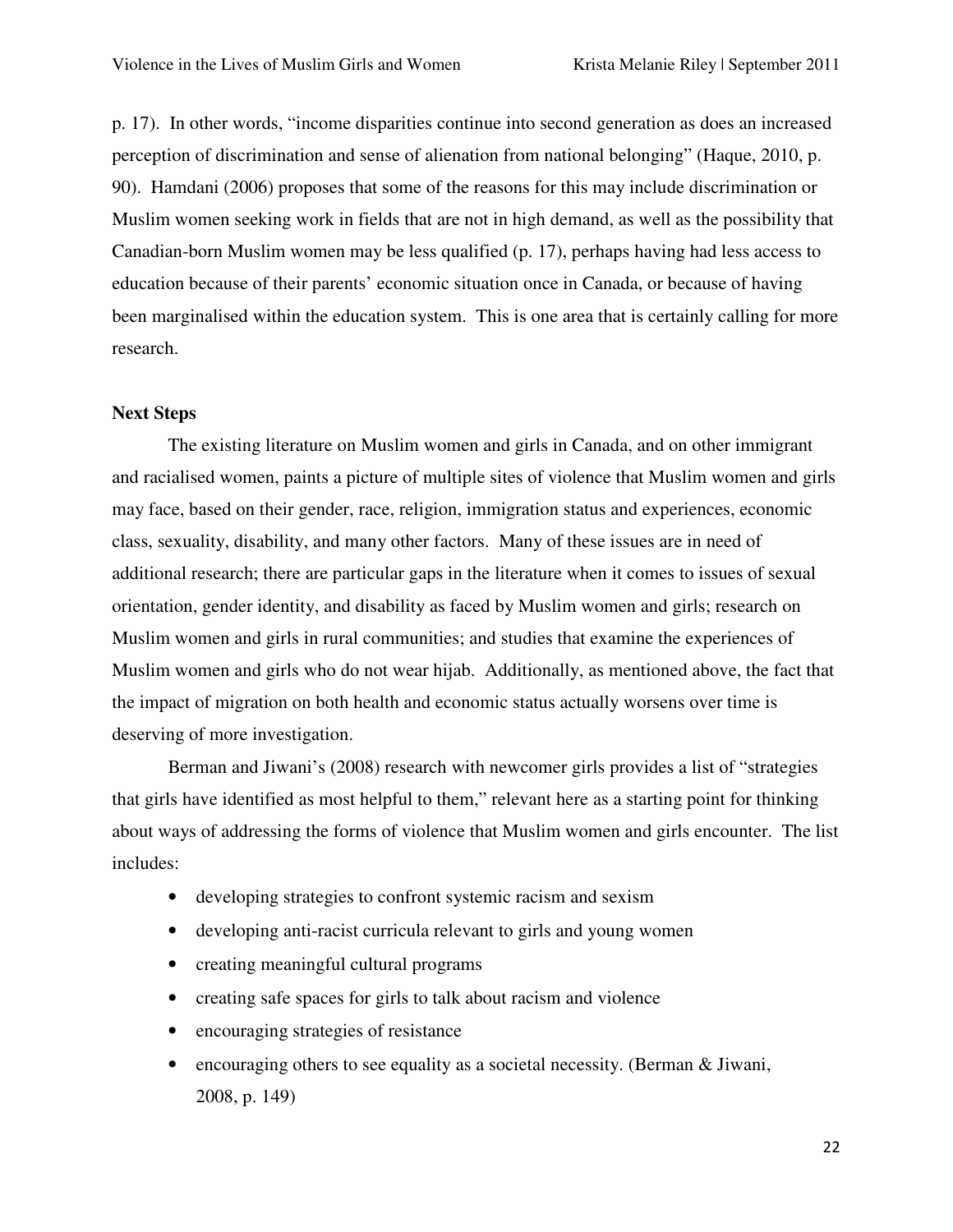For those working in family services, education, healthcare, or immigration services, many of the problems referenced in this paper point to the need for these services to be more accessible and culturally relevant. This might include providing more extensive translation services for women who don't speak English, as well as more training for staff on anti-racist practices and on particular cultural and religious issues that might arise. It also includes working to develop culturally- and religiously-appropriate solutions that Muslim women facing violence will feel comfortable with, instead of feeling that they have to choose between their religion or culture and their safety. For teachers and school principals, it means working actively to disrupt Eurocentric curricula, and acknowledging and addressing racism within schools. Essential to all of these changes is the need to "train service providers so that they are able to provide more holistic assessments of clients' housing needs based on an integrated anti-racism, anti-Islamophobia and anti-oppression framework, and culturally accessible service delivery" (Zine, 2009a). A training manual on "Addressing Domestic Violence in Canadian Muslim Communities" is available through the Muslim Resource Centre for Social Support and Integration (MCRSSI), and provides extensive information and recommendations for service providers working with Muslim communities.

One possible means of addressing this problem may lie in creating or supporting more organisations that are visibly Muslim-run or at least Muslim-friendly; women who know that their specific religious and cultural concerns will be taken seriously may be more likely to seek help from such services, and to find assistance that is appropriate and responsive to their needs. Organisations like the Islamic Social Services Association in Winnipeg, the Amal Women's Centre in Montreal, and the Muslim Resource Centre for Social Support and Integration in London, Ontario all provide some form of support services for Muslims experiencing violence or poverty, from a perspective that explicitly acknowledges Muslim identities. They also provide training, both for Muslim organisations and for non-Muslim social service agencies, about Islam and Muslims, and about how to respond to violence and other social problems facing Muslim communities. Other groups like the Toronto-based Council of Agencies Serving South Asians, while not explicitly Muslim-oriented, provide sensitive anti-racist services and advocacy. Although it is not necessarily desirable or feasible for Muslim women to access services only at specifically religiously- or culturally-oriented agencies, these groups can provide key services for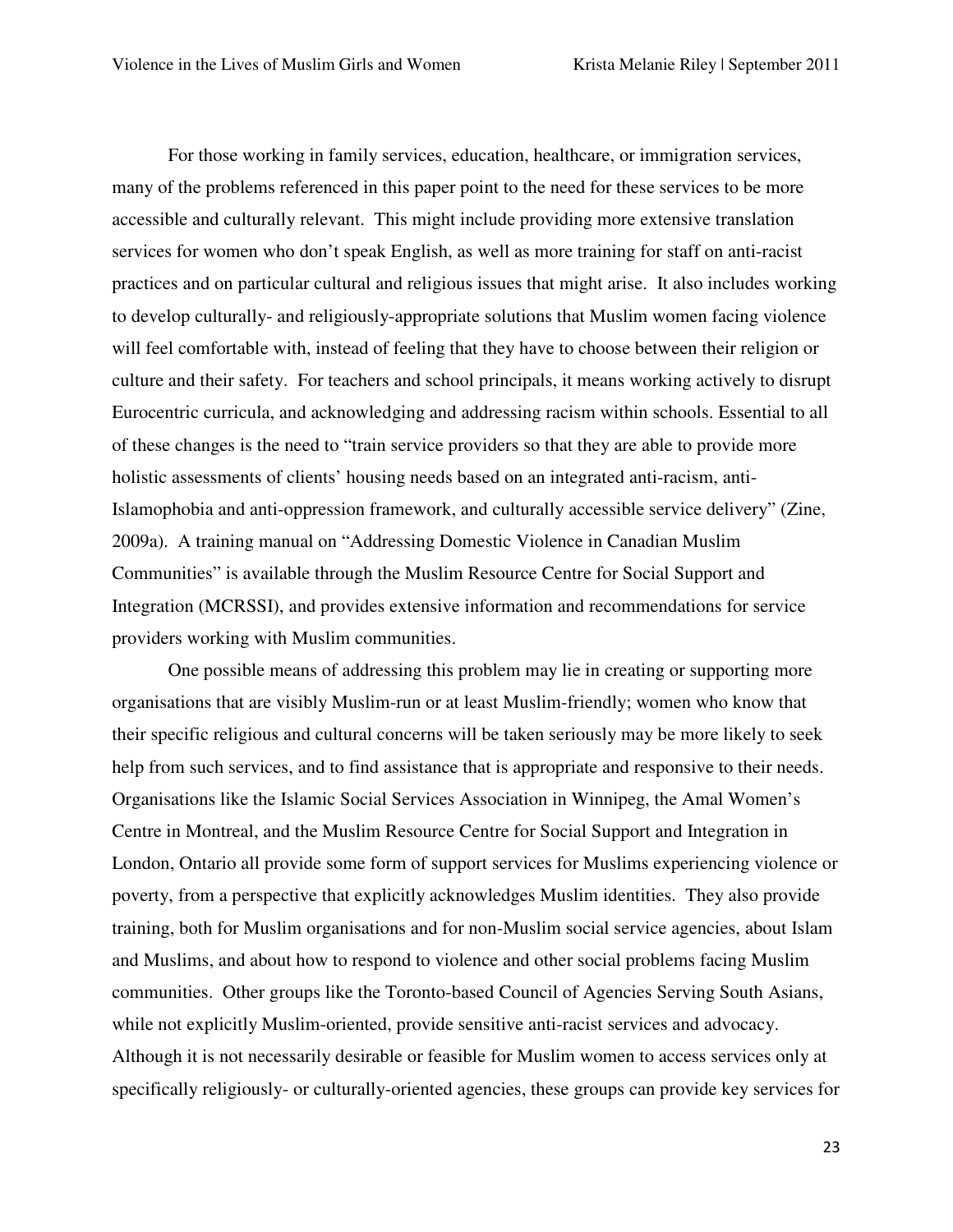many women and girls, and can also serve vital roles in providing training and materials for non-Muslim organisations regarding how to best support Muslim women.

Any effective strategies to address violence in the lives of Muslim girls and women in Canada must continue to operate within an interlocking framework that understands the multiple forms of violence that Muslim women and girls face, instead of limiting the scope simply to religion and gender. Such strategies must also continue to look at the many forms and levels of violence at play, whether interpersonal, institutional, or structural. Finally, it is also important to emphasise that there are many Muslim women and girls in Canada – including several who are active with the organisations mentioned above – who are themselves working against violence and advocating for their communities. Muslim girls and women need to be acknowledged not only as victims of violence, but also as a vital part of the solution to these problems, and as active agents within these issues.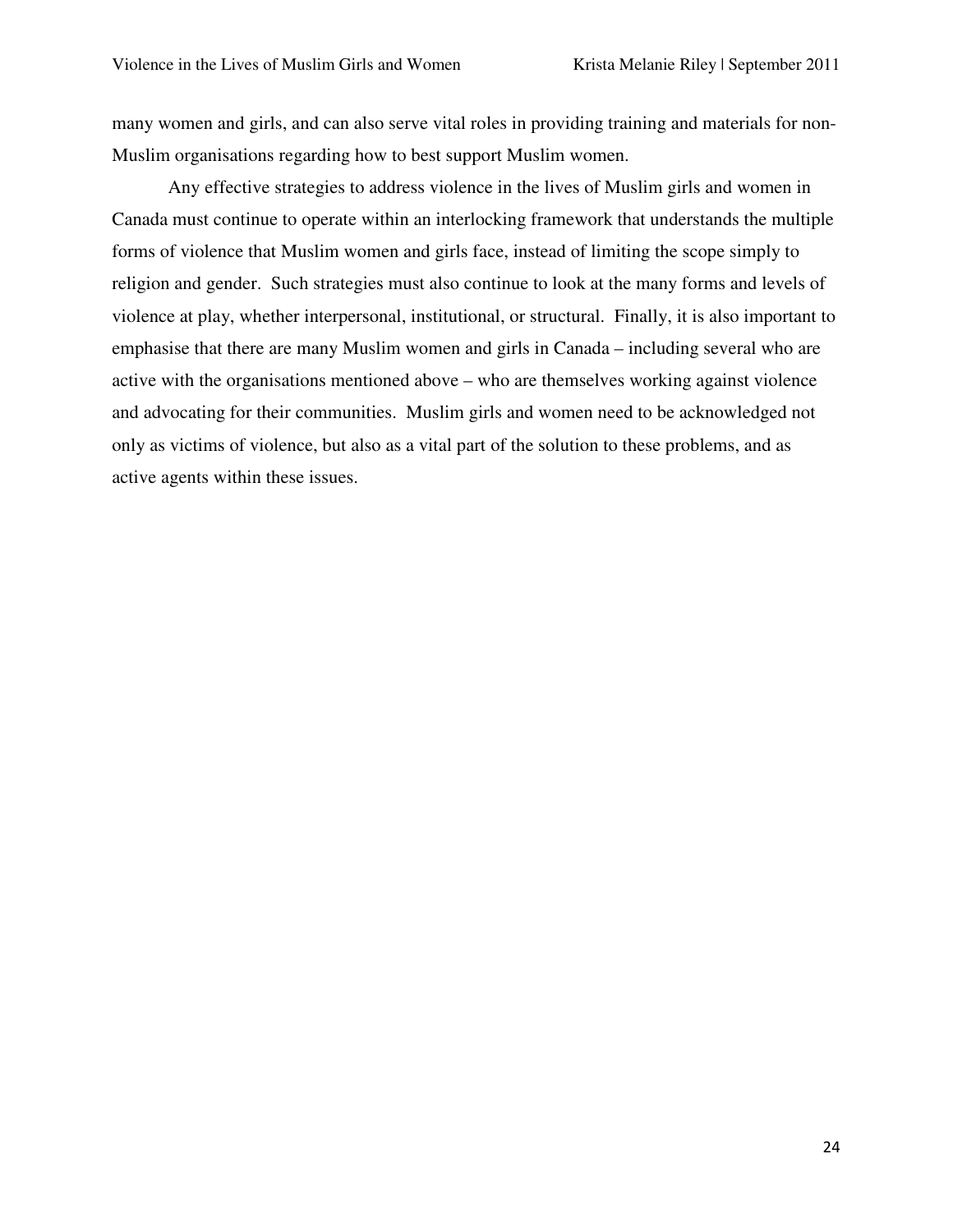# **Works Cited**

- Abou El Fadl, K. (2001). *Speaking in God's Name: Islamic law, authority and women*. Oxford: Oneworld Publications.
- Abraham, I. (2009). 'Out to get us': queer Muslims and the clash of sexual civilisations in Australia. *Contemporary Islam, 3*, 79-97.
- Adams, M. (2007). *Muslims and Multiculturalism in Canada*. Environics Research Group.
- Assemblée Nationale du Québec. (2010). Projet de loi no. 94, "Loi établissant les balises encadrant les demandes d'accommodements dans l'Administration gouvernementale et dans certains établissements." Retrieved from http://www.assnat.qc.ca/fr/travauxparlementaires/projets-loi/projet-loi-94-39-1.html.
- Bakht, N. (2008). Victim or Aggressor? Typecasting Muslim Women for their Attire. In N. Bakht (Ed.) *Belonging and Banishment: Being Muslim in Canada* (pp. 105-113). Toronto: TSAR Publications.
- Baobaid, M., & Hamed, G. (2010). Addressing Domestic Violence in Canadian Muslim Communities: A Training Manual for Muslim Communities and Ontario Service Providers. London, ON: Muslim Resource Centre for Social Support and Integration.
- Barlas, A. (2002). *"Believing Women" in Islam: Unreading patriarchal interpretations of the Qur'an*. Austin: University of Texas Press.
- Berman, H., Irías Girón, E. R., & Ponce Marroquín, A. (2006). A Narrative Study of Refugee Women Who Have Experienced Violence in the Context of War. *CJNR, 38* (4), 32-53.
- Berman, H., & Jiwani, Y. (2008). Newcomer girls in Canada: Implications for interventions by mental health professionals. In S. Guruge and E. Collins (Eds.) *Working with Immigrant Women: Issues and Strategies for Mental Health Professionals* (pp. 137-156). Toronto: Centre for Addiction and Mental Health.
- Bigelow, M. (2008). Somali Adolescents' Negotiation of Religious and Racial Bias In and Out of School. *Theory Into Practice, 47*, 27-34.
- Blatchford, A. (2011, June 21). Quebec teen told she can't referee soccer while wearing hijab. *Toronto Star*. Retrieved from http://www.thestar.com/news/canada/article/1012802--quebecteen-told-she-can-t-referee-soccer-while-wearing-hijab.
- Bouchard, G., & Taylor, C. (2007). *Building the Future: A Time for Reconciliation.* Retrieved from http://www.accommodements.qc.ca/documentation/rapports/rapport-final-integralen.pdf.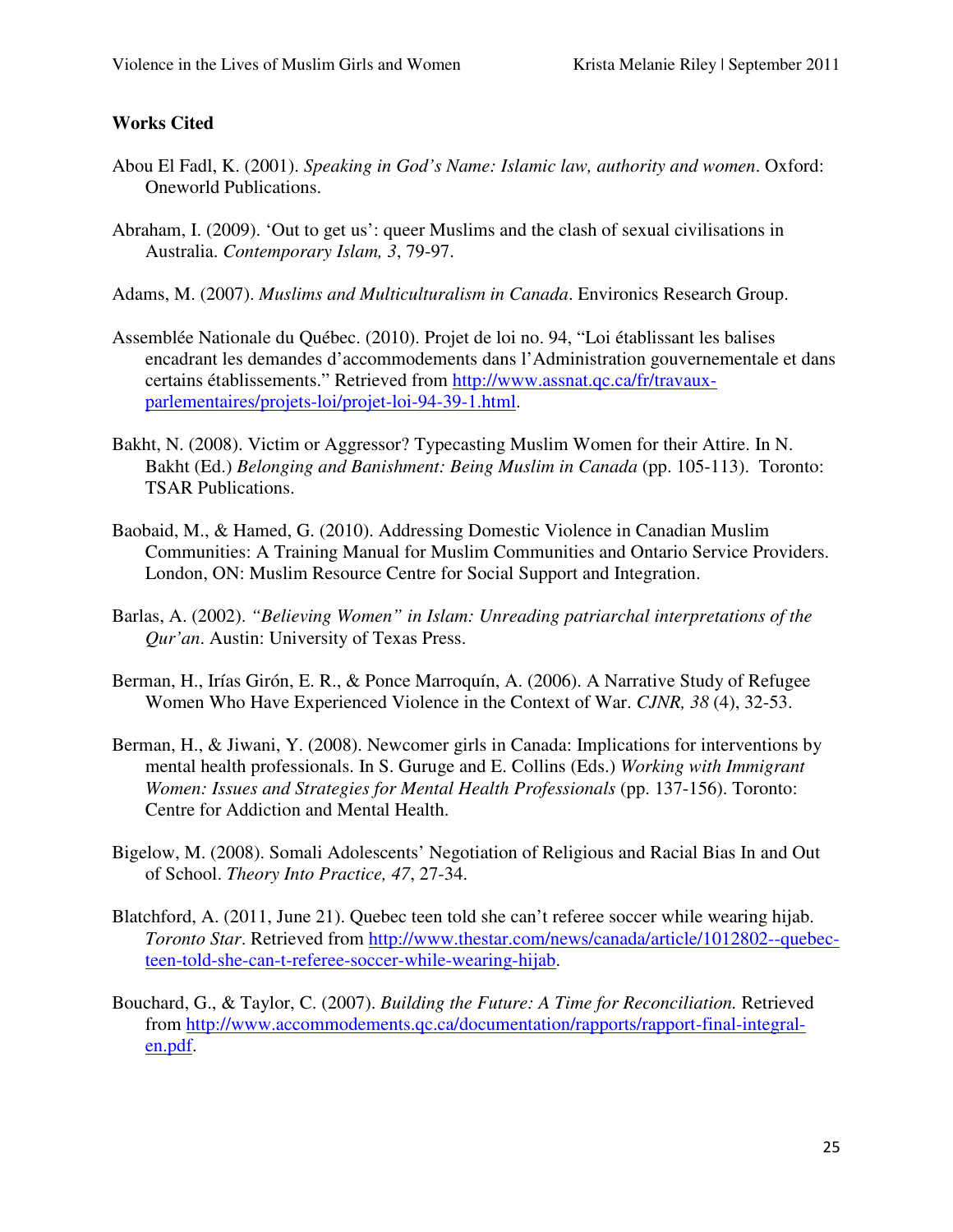- Caxaj, C. S., & Berman, H. (2010). Belonging Among Newcomer Youths: Intersecting Experiences of Inclusion and Exclusion. *CJNR, 23* (3), E17-E30.
- CBC News. (2009, June 26). Government drops plans to ban veiled voting. Retrieved from http://www.cbc.ca/news/canada/story/2009/06/26/veil-vote-legislation026.html.
- Desai, S., & Subramanian, S. (2000). *Colour, Culture and Dual Consciousness: Issues identified by South Asian immigrant youth in the Greater Toronto Area*. The Council of Agencies Serving South Asians and the South Asian Women's Centre.
- Dossa, P. (2009). *Racialized Bodies, Disabling Worlds: Storied Lives of Immigrant Muslim Women*. Toronto: University of Toronto Press.
- Hamdani, D. (2004). *Muslim Women: Beyond Perceptions*. Toronto: Canadian Council of Muslim Women.
- Hamdani, D. (2006). *Engaging Muslim Women: Issues and Needs*. Toronto: Canadian Council of Muslim Women.
- Haque, E. (2010). Homegrown, Muslim and other: Tolerance, secularism and the limits of multiculturalism. *Social Identities, 16* (1), 79-101.
- Jiwani, Y. (2006). *Discourses of Denial: Mediations of Race, Gender, and Violence*. Vancouver: UBC Press.
- Jiwani, Y. (2010). Doubling discourses and the veiled Other: Mediations of race and gender in Canadian media. In S. Razack et al. (Eds.) *States of Race: Critical Race Feminism for the 21st Century* (pp. 59-86). Toronto: Between the Lines.
- Khan, S. (2002). *Aversion and Desire: Negotiating Muslim Female Identity in the Diaspora.* Toronto: Women's Press.
- Moghissi, H., Rahnema, S., & Goodman, M. (2009). *Diaspora by Design: Muslim Immigrants in Canada and Beyond*. Toronto: University of Toronto Press.
- No Bill 94 Coalition. (2010). No to Quebec Provincial Bill 94: Statement from Bill 94 Coalition. Retrieved from http://nonbill94.files.wordpress.com/2010/04/statement-by-no-94-coalitionenglish.pdf.
- Razack, S. H. (2005). How is White Supremacy Embodied? Sexualized Racial Violence at Abu Ghraib. *Canadian Journal of Women and the Law, 17* (2), 341-363.
- Razack, S. H. (2008). *Casting Out: The Eviction of Muslims from Western Law & Politics*. Toronto: University of Toronto Press.